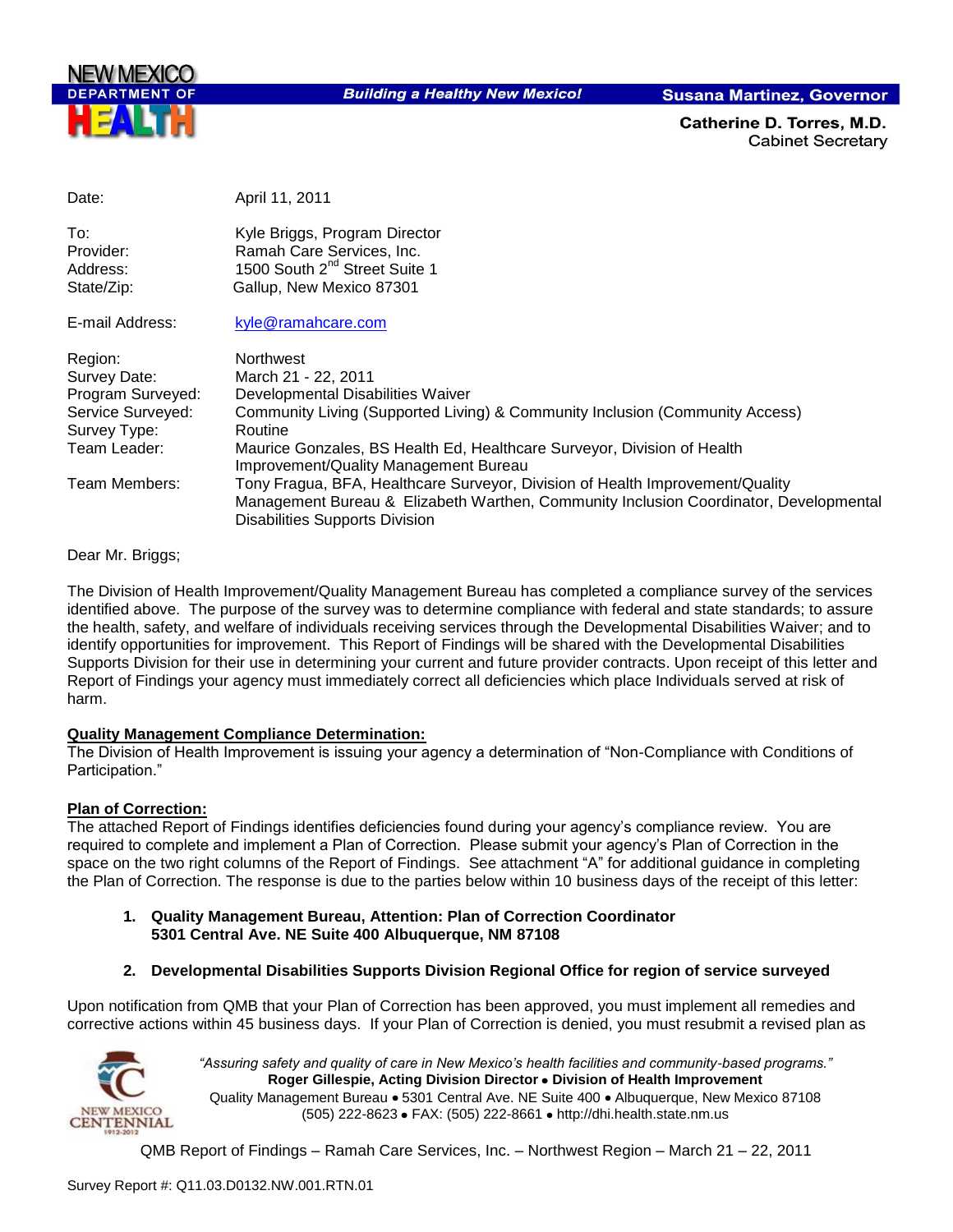soon as possible for approval, as all remedies must still be completed within 45 business days of the receipt of this letter.

Failure to submit, complete or implement your Plan of Correction within the 45 day required time frames may result in the imposition of a \$200 per day Civil Monetary Penalty until it is received, completed and/or implemented.

#### **Request for Informal Reconsideration of Findings (IRF):**

If you disagree with a finding of deficient practice, you have 10 business days upon receipt of this notice to request an IRF. Submit your request for an IRF in writing to:

> QMB Deputy Bureau Chief 5301 Central Ave NE Suite #400 Albuquerque, NM 87108 Attention: IRF request

See Attachment "C" for additional guidance in completing the request for Informal Reconsideration of Findings. The request for an IRF will not delay the implementation of your Plan of Correction which must be completed within 45 business days. Providers may not appeal the nature or interpretation of the standard or regulation, the team composition or sampling methodology. If the IRF approves the modification or removal of a finding, you will be advised of any changes.

Please call the Plan of Correction Coordinator at 505-222-8647 if you have questions about the Report of Findings or Plan of Correction. Thank you for your cooperation and for the work you perform.

Sincerely, Maurice Gonzales, BS Health Ed.

Maurice Gonzales, BS Health Ed. Team Lead/Healthcare Surveyor Division of Health Improvement Quality Management Bureau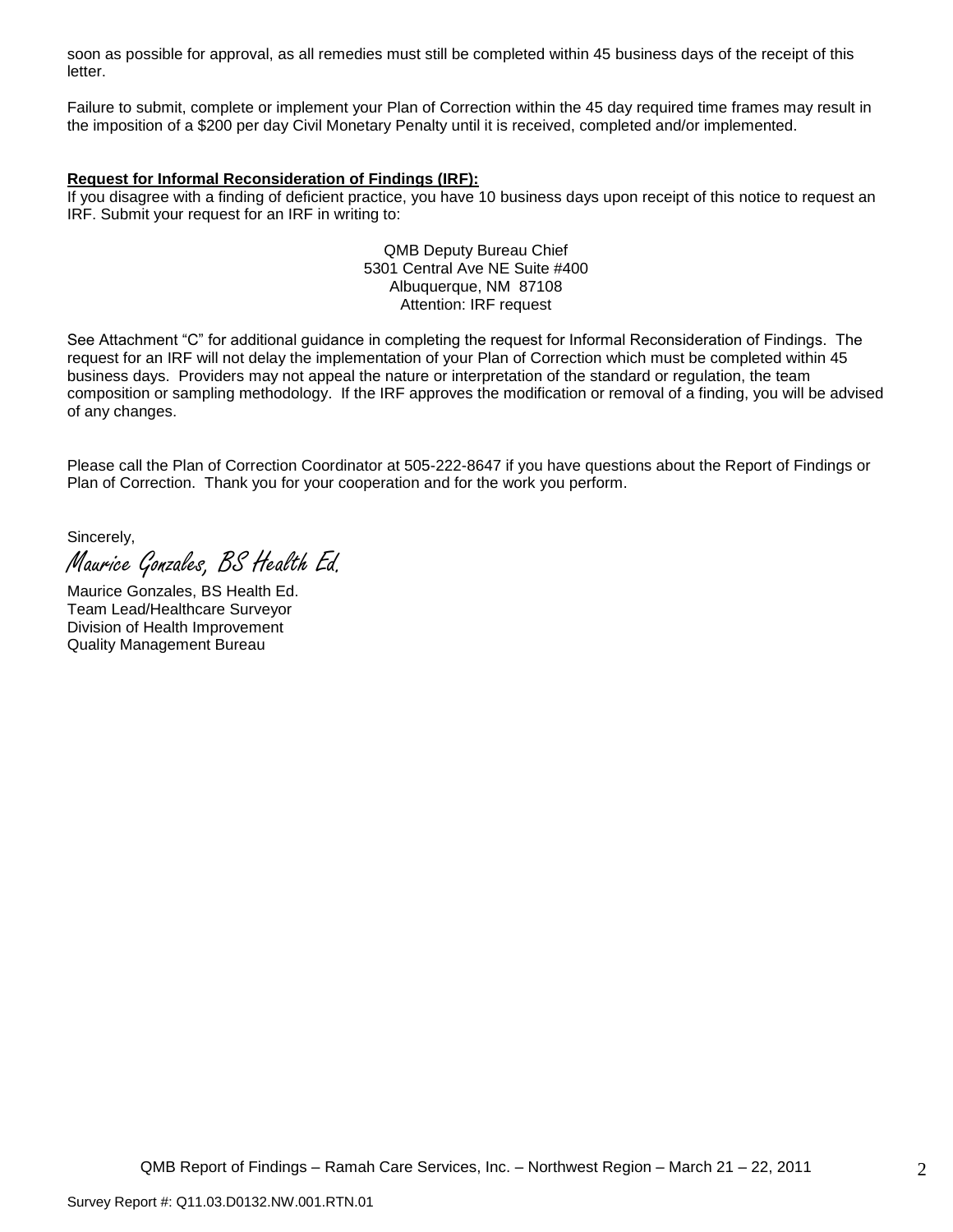| <b>Survey Process Employed:</b>            |                                                                                                                                          |                                                                                                                                                                                                  |
|--------------------------------------------|------------------------------------------------------------------------------------------------------------------------------------------|--------------------------------------------------------------------------------------------------------------------------------------------------------------------------------------------------|
| <b>Entrance Conference Date:</b>           | March 21, 2011                                                                                                                           |                                                                                                                                                                                                  |
| Present:                                   | Ramah Care Services, Inc.                                                                                                                | Vicky Pablito, Health Services Manager                                                                                                                                                           |
|                                            | <b>DOH/DHI/QMB</b>                                                                                                                       | Maurice Gonzales, BS Health Ed., Team Lead/Healthcare Surveyor<br>Tony Fragua, BFA Healthcare Surveyor                                                                                           |
|                                            |                                                                                                                                          | <b>DDSD - Northwest Regional Office</b><br>Elizabeth Warthen, Community Inclusion Coordinator                                                                                                    |
| Exit Conference Date:                      | March 22, 2011                                                                                                                           |                                                                                                                                                                                                  |
| Present:                                   | Ramah Care Services, Inc.<br>Kyle Briggs, Program Director                                                                               |                                                                                                                                                                                                  |
|                                            | <b>DOH/DHI/QMB</b>                                                                                                                       | Maurice Gonzales, BS Health Ed. Team Lead/Healthcare Surveyor<br>Tony Fragua, BFA, Healthcare Surveyor                                                                                           |
|                                            |                                                                                                                                          | <b>DDSD - Northwest Regional Office</b><br>Elizabeth Warthen, Community Inclusion Coordinator                                                                                                    |
| <b>Total Homes Visited</b>                 | Number:                                                                                                                                  | 4                                                                                                                                                                                                |
| <b>Supported Homes Visited</b><br>❖        | Number:                                                                                                                                  | 4                                                                                                                                                                                                |
| <b>Administrative Locations Visited</b>    | Number:                                                                                                                                  | 1                                                                                                                                                                                                |
| <b>Total Sample Size</b>                   | Number:                                                                                                                                  | 4<br>0 - Jackson Class Members<br>4 - Non- <i>Jackson</i> Class Members<br>4 - Supported Living<br>4 - Community Access                                                                          |
| Persons Served Interviewed                 | Number:                                                                                                                                  | 3                                                                                                                                                                                                |
| <b>Persons Served Observed</b>             | Number:<br>site visit)                                                                                                                   | 1 (One Individual was sleeping at the time of the on-                                                                                                                                            |
| Direct Service Professionals Interviewed   | Number:                                                                                                                                  | 4                                                                                                                                                                                                |
| Direct Service Professionals Record Review | Number:                                                                                                                                  | 44                                                                                                                                                                                               |
| <b>Service Coordinator Record Review</b>   | Number:                                                                                                                                  | 1                                                                                                                                                                                                |
| Records Reviewed (Persons Served)          | Number:                                                                                                                                  | 4                                                                                                                                                                                                |
| <b>Administrative Files Reviewed</b>       | <b>Billing Records</b><br>٠<br><b>Medical Records</b><br>٠<br>٠<br><b>Personnel Files</b><br>٠<br><b>Training Records</b><br>٠<br>٠<br>٠ | Incident Management Records<br>Agency Policy and Procedure<br><b>Caregiver Criminal History Screening Records</b><br><b>Employee Abuse Registry</b><br>Human Rights Notes and/or Meeting Minutes |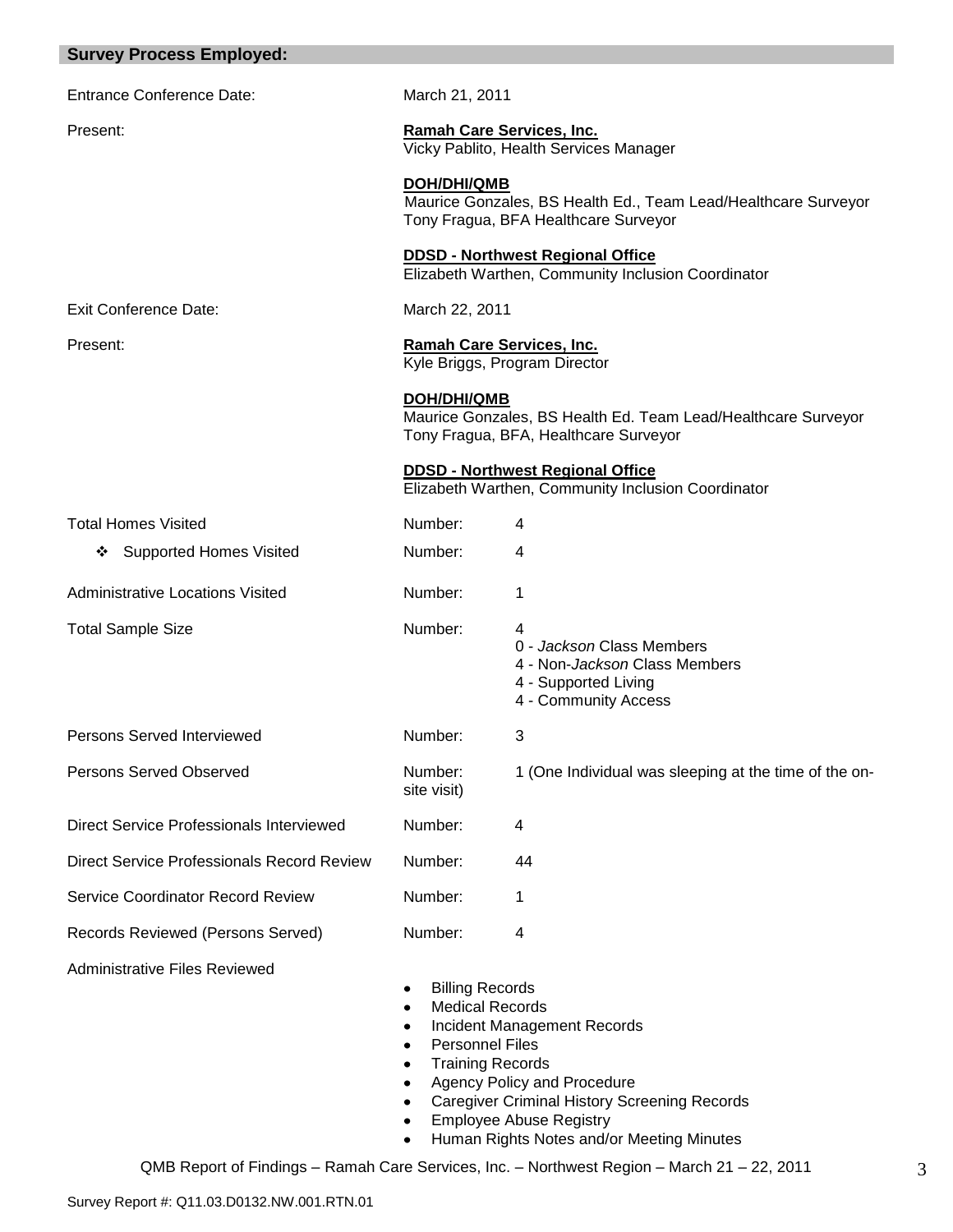- Evacuation Drills  $\bullet$
- Quality Assurance / Improvement Plan  $\bullet$

- 
- CC: Distribution List: DOH Division of Health Improvement
	- DOH Developmental Disabilities Supports Division
	- DOH Office of Internal Audit
	- HSD Medical Assistance Division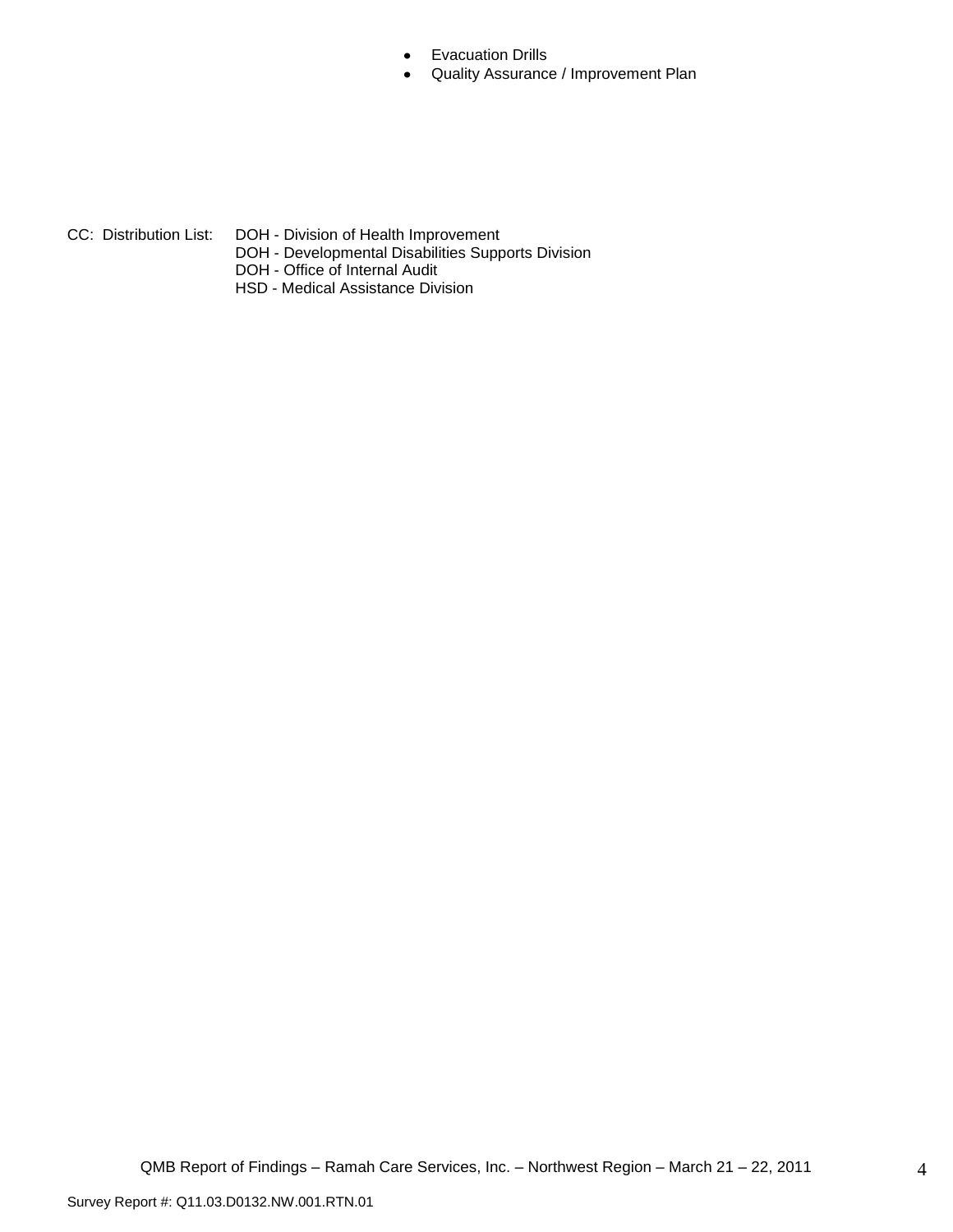## **Attachment A**

# **Provider Instructions for Completing the QMB Plan of Correction (POC) Process**

## *Introduction:*

After a QMB Compliance Review, your QMB Report of Findings will be sent to you via US mail.

Each provider must develop and implement a Plan of Correction (POC) that identifies specific quality assurance and quality improvement activities the agency will implement to correct deficiencies and prevent continued non compliance.

Agencies must submit their Plan of Correction within 10 business days from the date you receive the QMB Report of Findings. (Providers who do not submit a POC within 10 days will be referred to the Internal Review Committee [IRC] for sanctions).

If you have questions about the Plan of Correction process, call the QMB Plan of Correction Coordinator at 505-222-8647 or email at George.Perrault@state.nm.us Requests for technical assistance must be requested through your DDSD Regional Office.

If you wish to dispute a finding on the official Report of Findings, you must file an Informal Reconsideration of Findings (IRF) request within ten (10) days of receiving your report. The POC process cannot resolve disputes regarding findings. Please note that you must still submit a POC for findings that are in question (see Attachment "C").

## *Instructions for Completing Agency POC:*

## *Required Content*

Your Plan of Correction should provide a step-by-step description of the methods to correct each deficient practice to prevent recurrence and information that ensures the regulation cited is in compliance. The remedies noted in your POC are expected to be added to your Agency"s required, annual Quality Assurance Plan. (see page 3, DDW standards, effective; April 1, 2007, Chapter 1, Section I Continuous Quality Management System)

If a deficiency has already been corrected, the plan should state how it was corrected, the completion date (date the correction was accomplished), and how possible recurrence of the deficiency will be prevented.

The Plan of Correction you submit needs to address *each deficiency* in the two right hand columns with:

- 1. How the corrective action will be accomplished for all cited deficiencies in the report of findings;
- 2. How your Agency will identify all other individuals having the potential to be affected by the same deficient practice;
- 3. What measures will be put into place or what systemic changes will be made to ensure that the deficient practice will not reoccur and corrective action is sustained;
- 4. How your Agency plans to monitor corrective actions utilizing its continuous Quality Assurance/Quality Improvement Plan to assure solutions in the plan of correction are achieved and sustained, including (if appropriate):
	- Details about how and when Consumer, Personnel and Residential files are audited by Agency  $\bullet$ personnel to ensure they contain required documents;
	- Information about how Medication Administration Records are reviewed to verify they contain all  $\bullet$ required information before they are distributed, as they are being used, and after they are completed;
	- Your processes for ensuring that all staff are trained in Core Competencies, Incident Reporting, and Individual-Specific service requirements, etc;
	- How accuracy in Billing documentation is assured;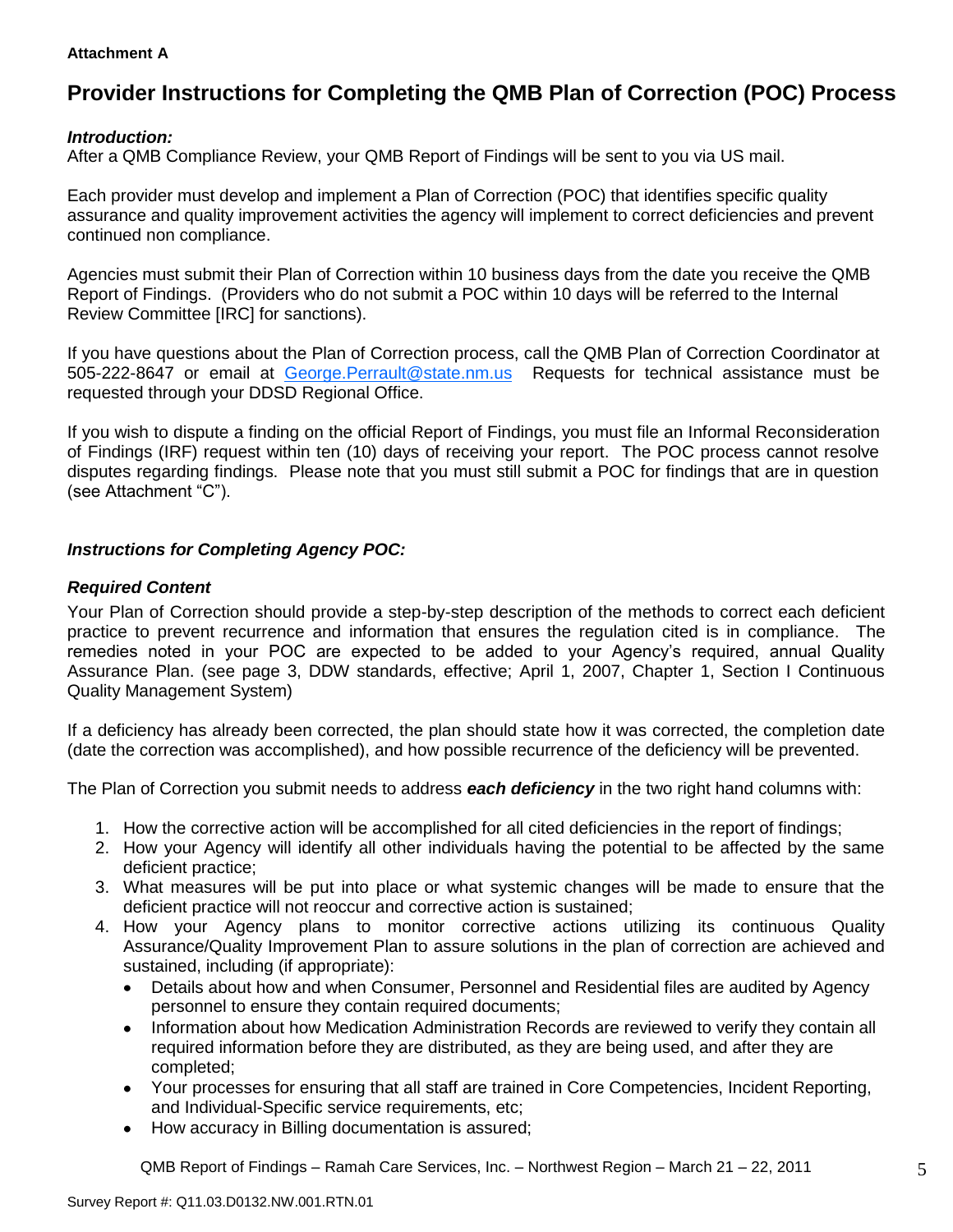- How health, safety is assured;  $\bullet$
- For Case Management Providers, how ISPs are reviewed to verify they meet requirements, how the timeliness of LOC packet submissions and consumer visits are tracked;
- $\bullet$ Your process for gathering, analyzing and responding to Quality data, and
- Details about Quality Targets in various areas, current status, Root Cause Analyses about why Targets were not met, and remedies implemented.
- 5. The individual"s title responsible for the Plan of Correction and completion date.

*Note:* **Instruction or in-service of staff alone may not be a sufficient plan of correction.** This is a good first step toward correction, but additional steps should be taken to ensure the deficiency is corrected and will not recur.

## *Completion Dates*

The plan of correction must include a **completion date** (entered in the far right-hand column). Be sure the date is **realistic** in the amount of time your Agency will need to correct the deficiency; not to exceed 45 days.

Direct care issues should be corrected immediately and monitored appropriately. Some deficiencies may require a staged plan to accomplish total correction. Deficiencies requiring replacement of equipment, etc., may require more time to accomplish correction but should show reasonable time frames.

## *Plan of Correction Submission Requirements*

- 1. Your Plan of Correction must be completed on the official QMB Survey Report of Findings/Plan of Correction Form and received by QMB within ten (10) business days from the date you received the report of findings.
- 2. If you have questions about the POC process, call the POC Coordinator, George Perrault at 505-222- 8647 for assistance.
- 3. For Technical Assistance (TA) in developing or implementing your POC, contact your local DDSD Regional Office.
- 4. Submit your POC to George Perrault, POC Coordinator in any of the following ways:
	- a. Electronically at [George.Perrault@state.nm.us](mailto:George.Perrault@state.nm.us)
	- b. Faxed to 505-222-8661, or
	- c. Mailed to QMB, 5301 Central Avenue SW, Suite 400, Albuquerque, NM 87108
- 5. Do not send supporting documentation to QMB until after your POC has been approved by QMB.
- 6. QMB will notify you when your POC has been "approve" or "denied."
	- a. Whether your POC is "approved," or "denied," you will have a maximum of 45 business days from the date of receipt of your Report of Findings to correct all survey deficiencies.
	- b. If your POC is "Denied" it must be revised and resubmitted as soon as possible, as the 45 business day limit is in effect.
	- c. If your POC is "Denied" a second time your agency may be referred to the Internal Review Committee.
	- d. You will receive written confirmation that your POC has been approved by QMB and a final deadline for completion of your POC.
- 7. Failure to submit your POC within 10 days without prior approval of an extension by QMB will result in a referral to the Internal Review Committee and the possible implementation of monetary penalties and/or sanctions.
- 8. Revisions, Modifications or Extensions to your Plan of Correction (post QMB approval) must be made in writing and submitted to the Plan of Correction Coordinator at QMB, prior to the due date and are approved on a case-by-case basis. No changes may be made to your POC or the timeframes for implementation without written approval of the POC Coordinator.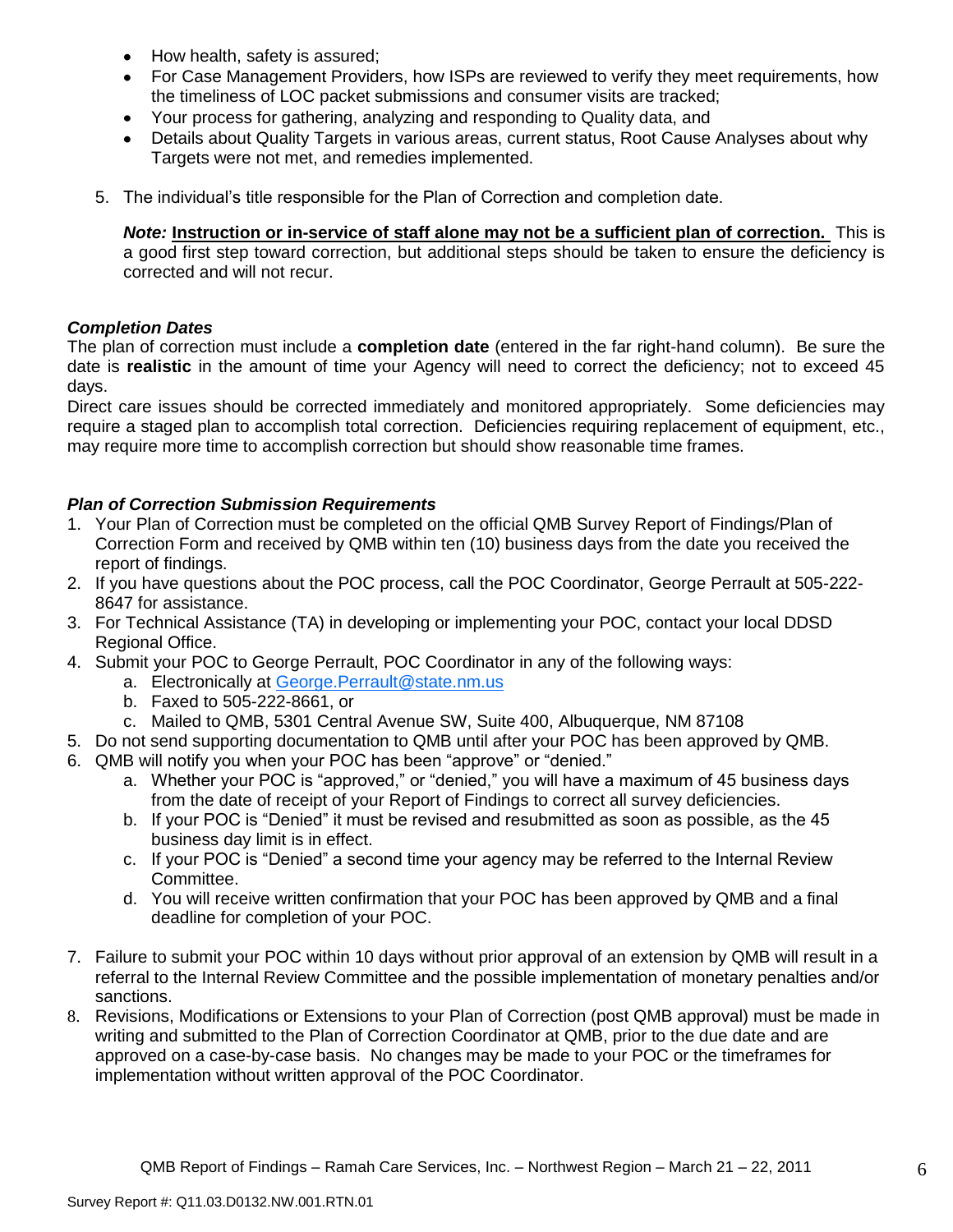## *POC Document Submission Requirements*

Once your POC has been approved by the QMB Plan of Correction Coordinator you must submit copies of documents as evidence that all deficiencies have been corrected, as follows.

- 1. Your internal documents are due within a *maximum* of 45 business days of receipt of your Report of Findings.
- 2. You may submit your documents by postal mail, fax, or electronically on disc or scanned and attached to e-mails.
- 3. All submitted documents *must be annotated*: please be sure the tag numbers and Identification numbers are indicated on each document submitted. Documents which are not annotated with the Tag number and Identification number may not be accepted.
- 4. Do not submit original documents; hard copies or scanned and electronically submitted copies are fine. Originals must be maintained in the agency file(s) per DDSD Standards.
- 5. In lieu of some documents, you may submit copies of file or home audit forms that clearly indicate cited deficiencies have been corrected, other attestations of correction must be approved by the Plan of Correction Coordinator prior to their submission.
- 6. For billing deficiencies, you must submit:
	- a. Evidence of an internal audit of billing documentation for a sample of individuals and timeframes;
	- b. Copies of "void and adjust" forms submitted to correct all over-billed or unjustified units billed identified during your internal audit.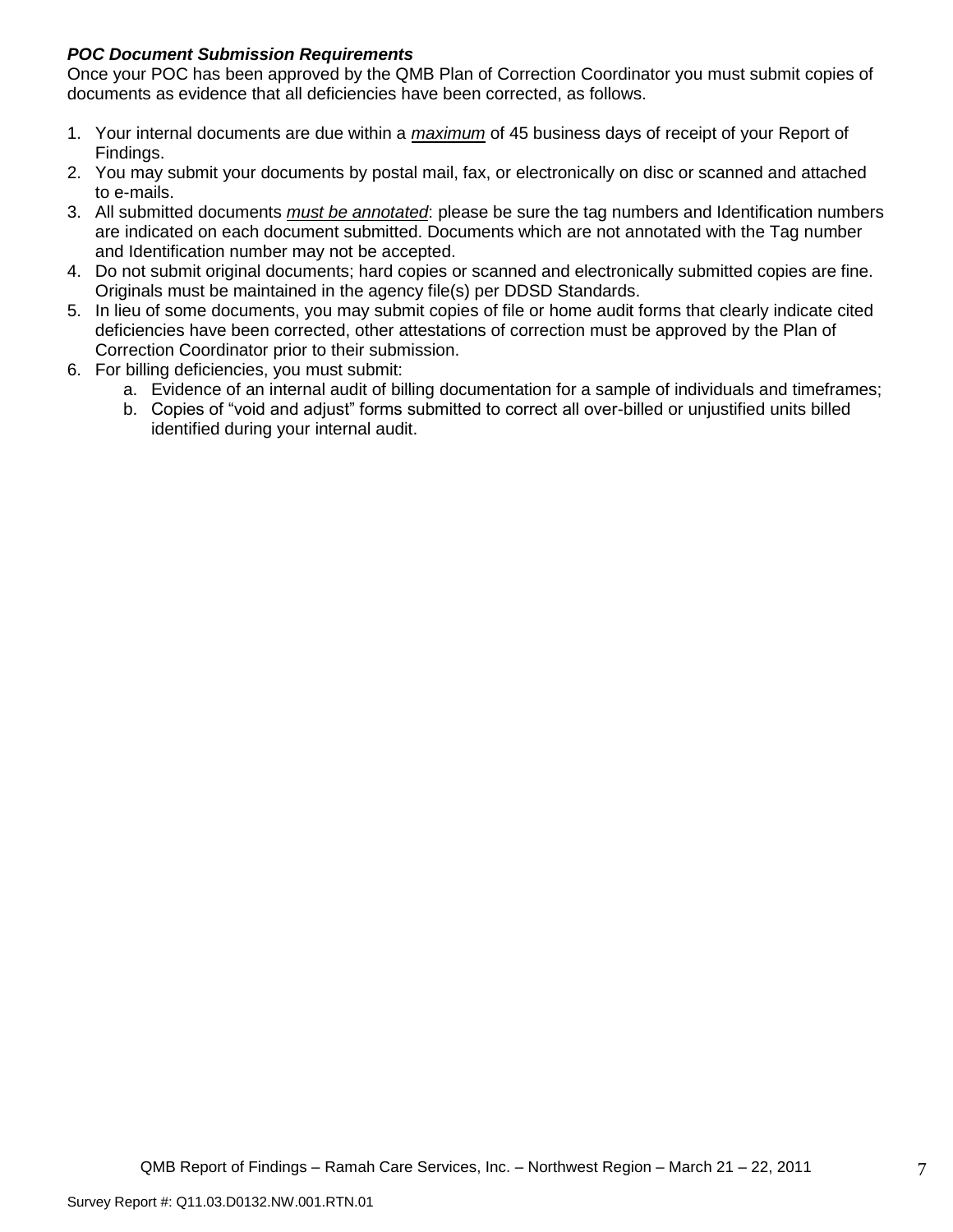Each deficiency in your Report of Findings is scored on a Scope and Severity Scale. The culmination of each deficiency"s Scope and Severity is used to determine degree of compliance to standards and regulations and level of QMB Compliance Determination.

|                 |                      |                                                             |                                  | <b>SCOPE</b>                    |                                             |
|-----------------|----------------------|-------------------------------------------------------------|----------------------------------|---------------------------------|---------------------------------------------|
|                 |                      |                                                             | <b>Isolated</b><br>$01\% - 15\%$ | <b>Pattern</b><br>$16\% - 79\%$ | <b>Widespread</b><br>$80\% - 100\%$         |
|                 | High Impact          | Immediate Jeopardy to<br>individual health and or<br>safety | J.                               | K.                              | L.                                          |
|                 |                      | Actual harm                                                 | G.                               | н.                              | L                                           |
| <b>SEVERITY</b> | Medium<br>Impact     | No Actual Harm<br>Potential for more than                   | D.                               | Ε.                              | $F.$ (3 or<br>more)                         |
|                 |                      | minimal harm                                                | $D.$ (2 or<br>less)              |                                 | $F.$ (no<br>conditions of<br>participation) |
|                 | <b>Impact</b><br>Low | No Actual Harm<br>Minimal potential for<br>harm.            | А.                               | <b>B.</b>                       | C.                                          |

## **Scope and Severity Definitions:**

• Isolated:

A deficiency that is limited to 1% to 15% of the sample, usually impacting few individuals in the sample.

• Pattern:

A deficiency that impacts a number or group of individuals from 16% to 79% of the sample is defined as a pattern finding. Pattern findings suggest the need for system wide corrective actions.

• Widespread:

A deficiency that impacts most or all (80% to 100%) of the individuals in the sample is defined as widespread or pervasive. Widespread findings suggest the need for system wide corrective actions as well as the need to implement a Continuous Quality Improvement process to improve or build infrastructure. Widespread findings could be referred to the Internal Review Committee for review and possible actions or sanctions.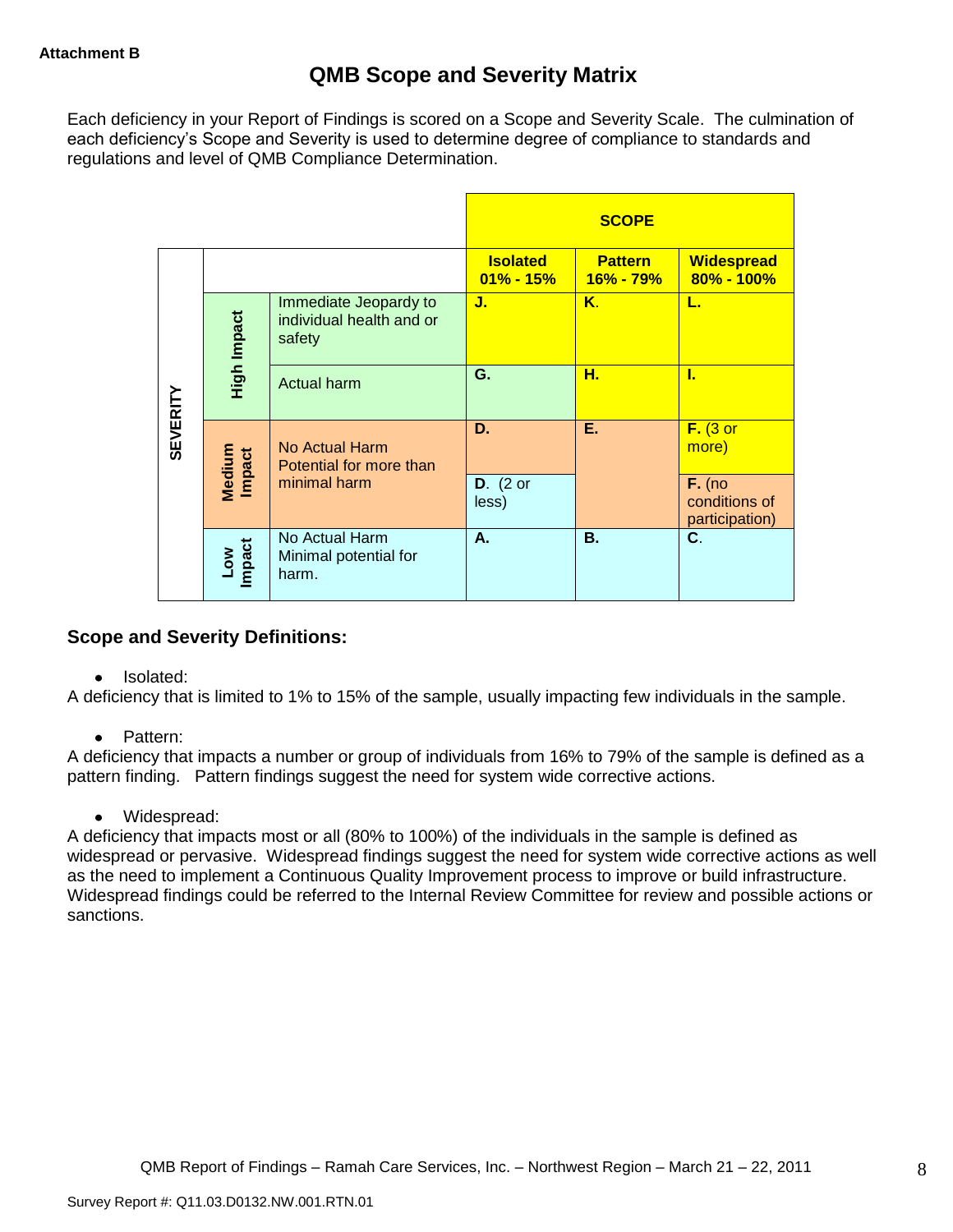# **QMB Determinations of Compliance**

"Substantial Compliance with Conditions of Participation"

The QMB determination of "Substantial Compliance with Conditions of Participation" indicates that a provider is in substantial compliance with all "Conditions of Participation" and other standards and regulations. The agency has obtained a level of compliance such that there is a minimal potential for harm to individuals" health and safety. To qualify for a determination of Substantial Compliance with Conditions of Participation, the provider must be in compliance with all Conditions of Participation.

"Non-Compliance with Conditions of Participation"

The QMB determination of "Non-Compliance with Conditions of Participation" indicates that a provider is out of compliance with one (1) or more "Conditions of Participation." This non-compliance, if not corrected, is likely to result in a serious negative outcome or the potential for more than minimal harm to individuals" health and safety.

Providers receiving a repeat determination of 'Non-Compliance' may be referred by QMB to the Internal Review Committee (IRC) for consideration of remedies and possible actions.

 $\bullet$ "Sub-Standard Compliance with Conditions of Participation":

The QMB determination of "Sub-Standard Compliance with Conditions of Participation" indicates a provider is significantly out of compliance with Conditions of Participation and/or has:

- Multiple findings of widespread non-compliance with any standard or regulation with a significant potential for more than minimal harm.
- Any finding of actual harm or Immediate Jeopardy.

Providers receiving a repeat determination of 'Substandard Compliance' will be referred by QMB to the Internal Review Committee (IRC) for consideration of remedies and possible actions.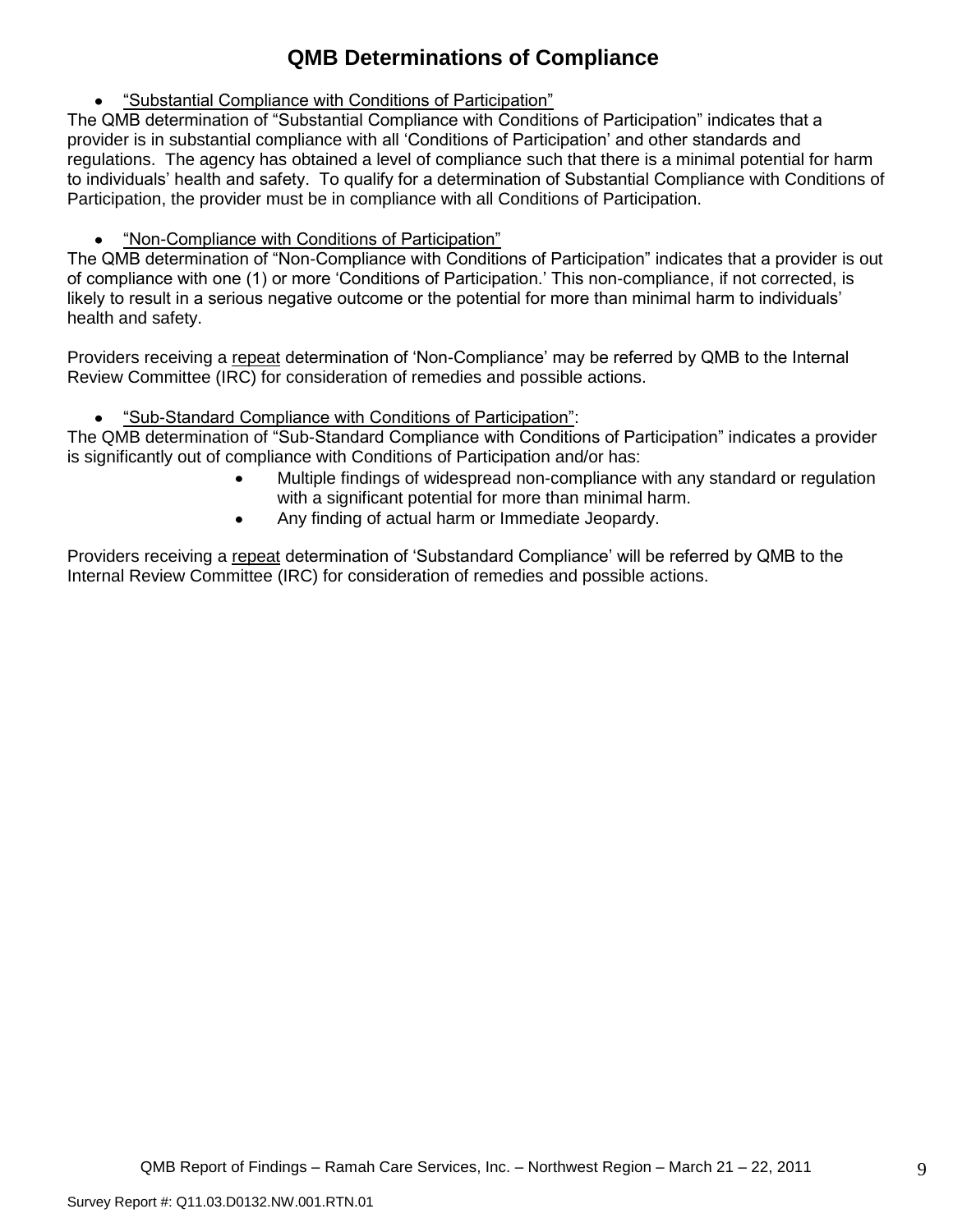# **Guidelines for the Provider Informal Reconsideration of Finding (IRF) Process**

## **Introduction:**

Throughout the QMB Survey process, surveyors are openly communicating with providers. Open communication means that surveyors have clarified issues and/or requested missing information before completing the review. Regardless, there may still be instances where the provider disagrees with a specific finding. Providers may use the following process to informally dispute a finding.

## **Instructions:**

- 1. The Informal Reconsideration of the Finding (IRF) request must be in writing to the QMB Deputy Bureau Chief **within 10 working days** of receipt of the final report.
- 2. The written request for an IRF must be completed on the QMB Request for Informal Reconsideration of Finding Form available on the QMB website:<http://dhi.health.state.nm.us/qmb>
- 3. The written request for an IRF must specify in detail the request for reconsideration and why the finding is inaccurate.
- 4. The IRF request must include all supporting documentation or evidence.

## **The following limitations apply to the IRF process:**

- The request for an IRF and all supporting evidence must be received within 10 days.
- Findings based on evidence requested during the survey and not provided may not be subject to reconsideration.
- The supporting documentation must be new evidence not previously reviewed or requested by the survey team.
- Providers must continue to complete their Plan of Correction during the IRF process  $\bullet$
- Providers may not request an IRF to challenge the sampling methodology.
- Providers may not request an IRF based on disagreement with the nature of the standard or  $\bullet$ regulation.
- Providers may not request an IRF to challenge the team composition.
- Providers may not request an IRF to challenge the QMB compliance determination or the length of  $\bullet$ their DDSD provider contract.

A Provider forfeits the right to an IRF if the request is not made within 10 working days of receiving the report and/or does not include all supporting documentation or evidence to show compliance with the standards and regulations.

QMB has 30 working days to complete the review and notify the provider of the decision. The request will be reviewed by the IRF committee. The Provider will be notified in writing of the ruling; no face to face meeting will be conducted.

When a Provider requests that a finding be reconsidered, it does not stop or delay the Plan of Correction process. **Providers must continue to complete the Plan of Correction, including the finding in dispute regardless of the IRF status.** If a finding is removed or modified, it will be noted and removed or modified from the Report of Findings. It should be noted that in some cases a Plan of Correction may be completed prior to the IRF process being completed. The provider will be notified in writing on the decisions of the IRF committee.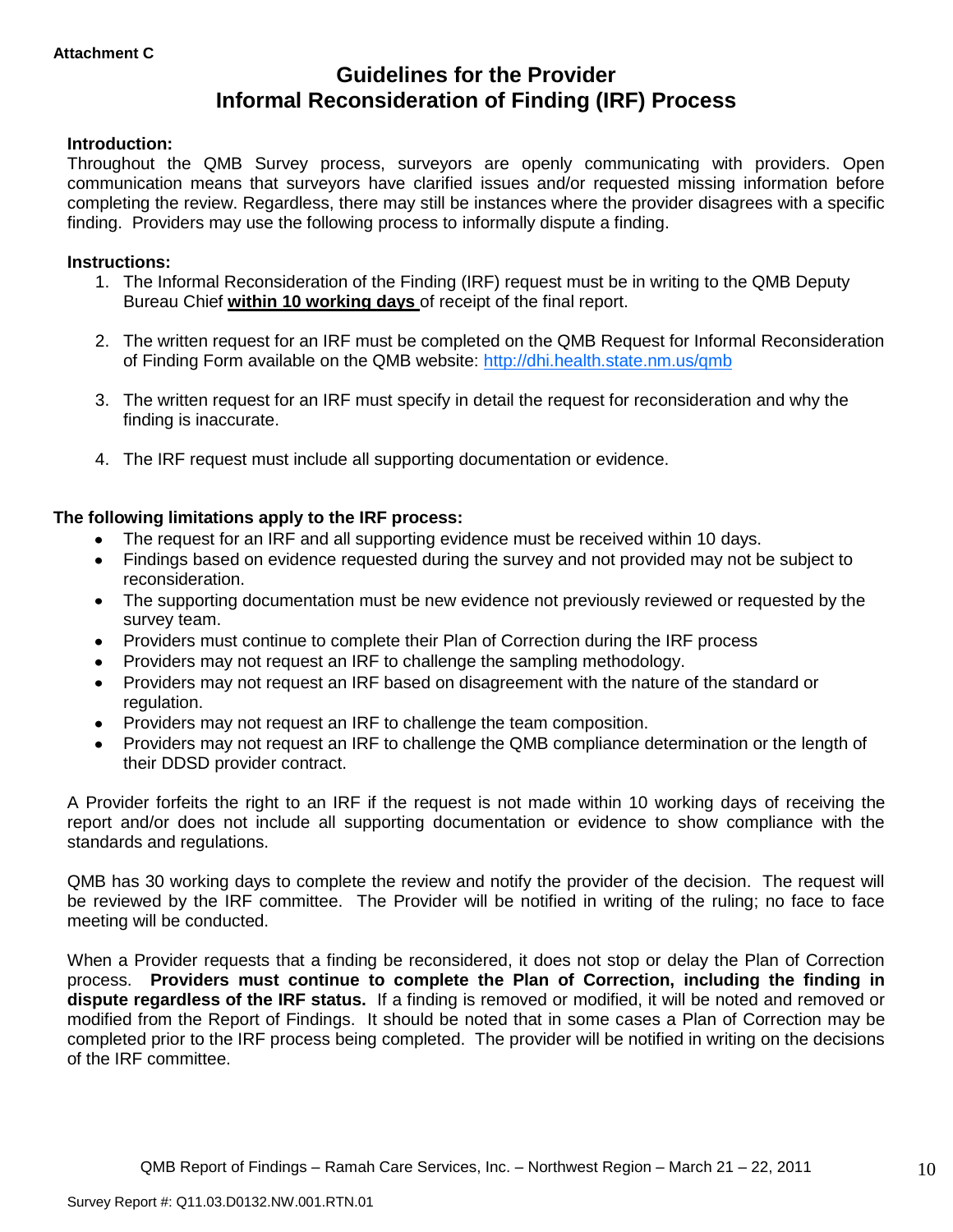| Agency:          | <b>Ramah Care Services, Inc. - Northwest Region</b>                          |
|------------------|------------------------------------------------------------------------------|
| Program:         | Developmental Disabilities Waiver                                            |
| Service:         | Community Living (Supported Living) & Community Inclusion (Community Access) |
| Monitoring Type: | <b>Routine Survey</b>                                                        |
| Date of Survey:  | March 21 - 22, 2011                                                          |

| <b>Standard of Care</b>                                                                        | <b>Deficiency</b>                                    | <b>Agency Plan of Correction and</b><br><b>Responsible Party</b> | <b>Date</b><br><b>Due</b> |
|------------------------------------------------------------------------------------------------|------------------------------------------------------|------------------------------------------------------------------|---------------------------|
| Tag #1A08 Agency Case File                                                                     | <b>Scope and Severity Rating: B</b>                  |                                                                  |                           |
| Developmental Disabilities (DD) Waiver Service                                                 | Based on record review, the Agency failed to         |                                                                  |                           |
| Standards effective 4/1/2007                                                                   | maintain at the administrative office a confidential |                                                                  |                           |
| <b>CHAPTER 1 II. PROVIDER AGENCY</b>                                                           | case file for 3 of 4 individuals.                    |                                                                  |                           |
| <b>REQUIREMENTS:</b> The objective of these standards                                          |                                                      |                                                                  |                           |
| is to establish Provider Agency policy, procedure                                              | Review of the Agency individual case files found the |                                                                  |                           |
| and reporting requirements for DD Medicaid Waiver                                              | following items were not found, incomplete, and/or   |                                                                  |                           |
| program. These requirements apply to all such                                                  | not current:                                         |                                                                  |                           |
| Provider Agency staff, whether directly employed or                                            |                                                      |                                                                  |                           |
| subcontracting with the Provider Agency. Additional                                            | • ISP Signature Page (#2 & 4)                        |                                                                  |                           |
| Provider Agency requirements and personnel                                                     |                                                      |                                                                  |                           |
| qualifications may be applicable for specific service                                          | • Speech Therapy Plan (#1)                           |                                                                  |                           |
| standards.                                                                                     |                                                      |                                                                  |                           |
| D. Provider Agency Case File for the Individual:                                               |                                                      |                                                                  |                           |
| All Provider Agencies shall maintain at the                                                    |                                                      |                                                                  |                           |
| administrative office a confidential case file for each                                        |                                                      |                                                                  |                           |
| individual. Case records belong to the individual                                              |                                                      |                                                                  |                           |
| receiving services and copies shall be provided to                                             |                                                      |                                                                  |                           |
| the receiving agency whenever an individual<br>changes providers. The record must also be made |                                                      |                                                                  |                           |
| available for review when requested by DOH, HSD                                                |                                                      |                                                                  |                           |
| or federal government representatives for oversight                                            |                                                      |                                                                  |                           |
| purposes. The individual's case file shall include                                             |                                                      |                                                                  |                           |
| the following requirements:                                                                    |                                                      |                                                                  |                           |
| (1) Emergency contact information, including the                                               |                                                      |                                                                  |                           |
| individual's address, telephone number, names                                                  |                                                      |                                                                  |                           |
| and telephone numbers of relatives, or guardian                                                |                                                      |                                                                  |                           |
| or conservator, physician's name(s) and                                                        |                                                      |                                                                  |                           |
| telephone number(s), pharmacy name, address                                                    |                                                      |                                                                  |                           |
| and telephone number, and health plan if                                                       |                                                      |                                                                  |                           |
| appropriate;                                                                                   |                                                      |                                                                  |                           |
| (2) The individual's complete and current ISP, with                                            |                                                      |                                                                  |                           |
| all supplemental plans specific to the individual,                                             |                                                      |                                                                  |                           |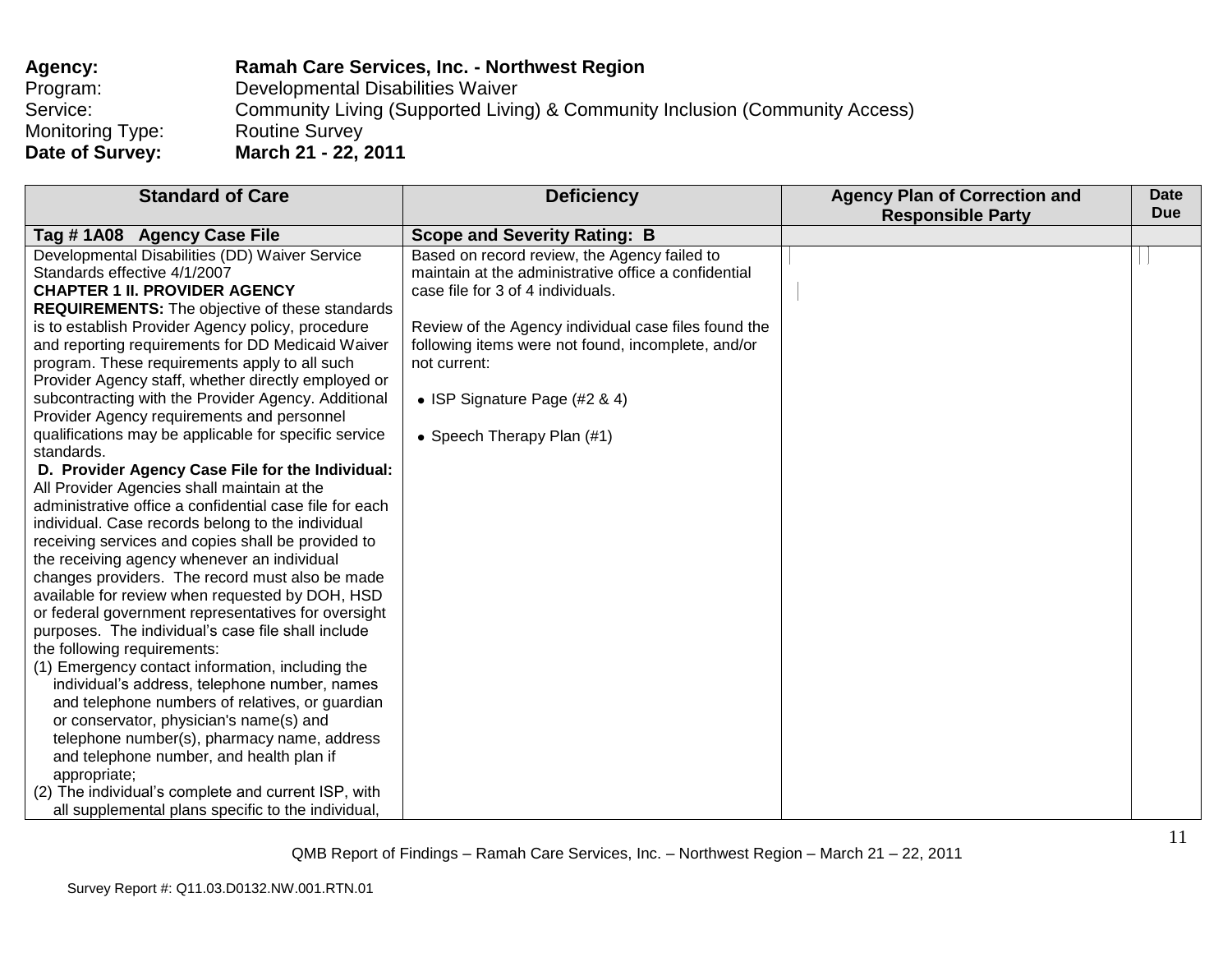| and the most current completed Health<br>Assessment Tool (HAT);<br>(3) Progress notes and other service delivery<br>documentation;<br>(4) Crisis Prevention/Intervention Plans, if there are<br>any for the individual;<br>(5) A medical history, which shall include at least<br>demographic data, current and past medical<br>diagnoses including the cause (if known) of the<br>developmental disability, psychiatric diagnoses,<br>allergies (food, environmental, medications),<br>immunizations, and most recent physical exam;<br>(6) When applicable, transition plans completed for<br>individuals at the time of discharge from Fort<br>Stanton Hospital or Los Lunas Hospital and<br>Training School; and<br>(7) Case records belong to the individual receiving<br>services and copies shall be provided to the<br>individual upon request.<br>(8) The receiving Provider Agency shall be provided<br>at a minimum the following records whenever an<br>individual changes provider agencies:<br>(a) Complete file for the past 12 months;<br>(b) ISP and quarterly reports from the current<br>and prior ISP year;<br>(c) Intake information from original admission to<br>services; and<br>(d) When applicable, the Individual Transition<br>Plan at the time of discharge from Los Lunas<br>Hospital and Training School or Ft. Stanton<br>Hospital. |  |  |
|---------------------------------------------------------------------------------------------------------------------------------------------------------------------------------------------------------------------------------------------------------------------------------------------------------------------------------------------------------------------------------------------------------------------------------------------------------------------------------------------------------------------------------------------------------------------------------------------------------------------------------------------------------------------------------------------------------------------------------------------------------------------------------------------------------------------------------------------------------------------------------------------------------------------------------------------------------------------------------------------------------------------------------------------------------------------------------------------------------------------------------------------------------------------------------------------------------------------------------------------------------------------------------------------------------------------------------------------------------------------|--|--|
|                                                                                                                                                                                                                                                                                                                                                                                                                                                                                                                                                                                                                                                                                                                                                                                                                                                                                                                                                                                                                                                                                                                                                                                                                                                                                                                                                                     |  |  |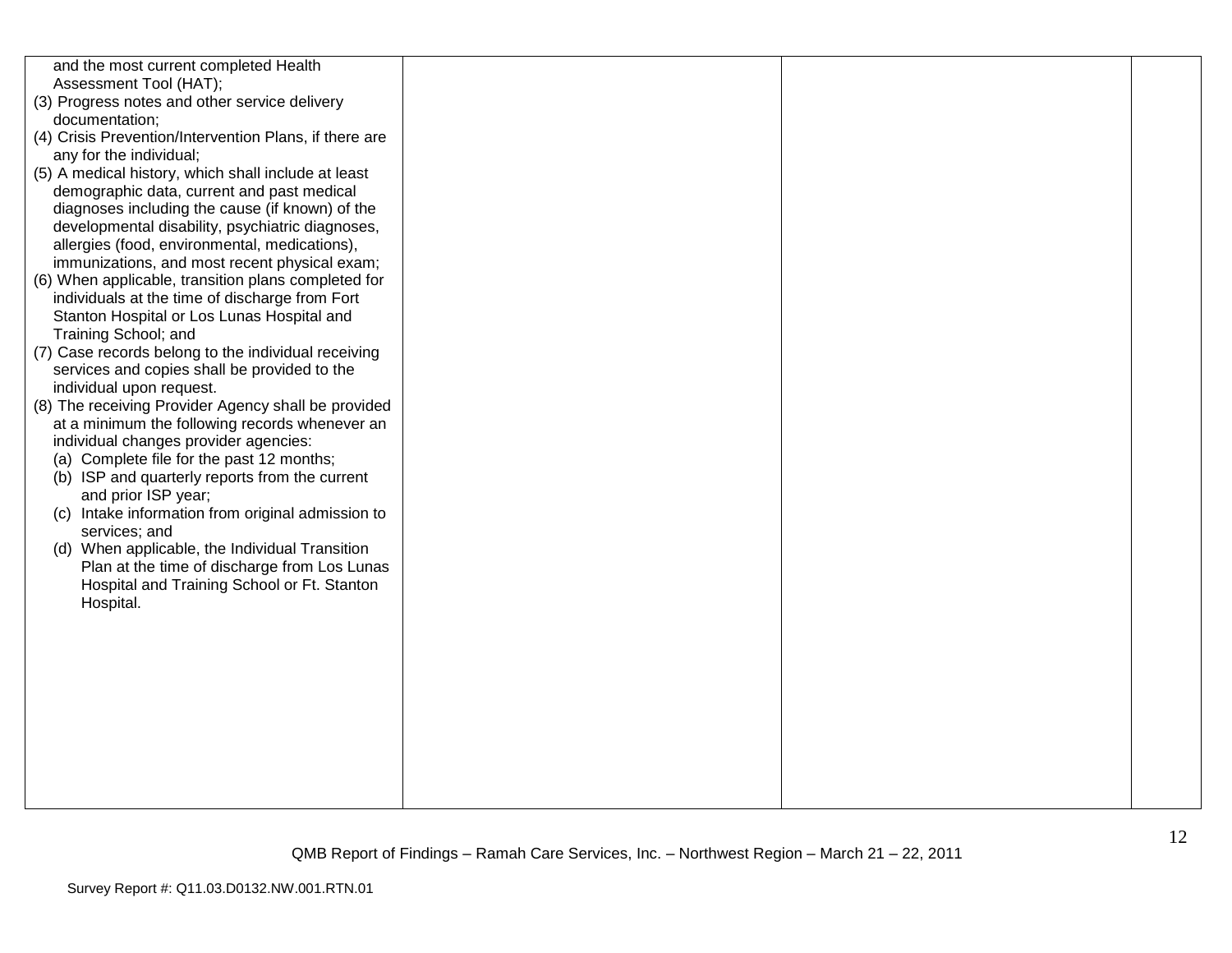| Tag #1A09.1 Medication Delivery - PRN                                                               | <b>Scope and Severity Rating: E</b>                        |  |
|-----------------------------------------------------------------------------------------------------|------------------------------------------------------------|--|
| <b>Medication</b>                                                                                   |                                                            |  |
| Developmental Disabilities (DD) Waiver Service                                                      | Based on record review, the Agency failed to               |  |
| Standards effective 4/1/2007                                                                        | maintain PRN Medication Administration Records             |  |
| <b>CHAPTER 1 II. PROVIDER AGENCY</b>                                                                | which contained all elements required by standard          |  |
| REQUIREMENTS: The objective of these standards                                                      | for 2 of 4 Individuals.                                    |  |
| is to establish Provider Agency policy, procedure                                                   |                                                            |  |
| and reporting requirements for DD Medicaid Waiver                                                   | Individual #1                                              |  |
| program. These requirements apply to all such                                                       | November 2010                                              |  |
| Provider Agency staff, whether directly employed or                                                 | No evidence of documented Signs/Symptoms                   |  |
| subcontracting with the Provider Agency. Additional                                                 | were found for the following PRN medication:               |  |
| Provider Agency requirements and personnel<br>qualifications may be applicable for specific service | • Senokot 2 - 4 tablets - PRN - November 2                 |  |
| standards.                                                                                          | (given 1 time)                                             |  |
| E. Medication Delivery: Provider Agencies that                                                      | No Effectiveness was noted on the Medication               |  |
| provide Community Living, Community Inclusion or                                                    | Administration Record for the following PRN                |  |
| Private Duty Nursing services shall have written                                                    | medication:                                                |  |
| policies and procedures regarding medication(s)                                                     | • Senekot 2 - 4 tablets - PRN - November 2                 |  |
| delivery and tracking and reporting of medication                                                   | (given 1 time)                                             |  |
| errors in accordance with DDSD Medication                                                           |                                                            |  |
| Assessment and Delivery Policy and Procedures,                                                      | No Time of Administration was noted on the                 |  |
| the Board of Nursing Rules and Board of Pharmacy                                                    | Medication Administration Record for the                   |  |
| standards and regulations.                                                                          | following PRN medication:                                  |  |
|                                                                                                     | • Senokot 2 - 4 tablets - PRN - November 2                 |  |
| (2) When required by the DDSD Medication                                                            | (given 1 time)                                             |  |
| Assessment and Delivery Policy, Medication                                                          |                                                            |  |
| Administration Records (MAR) shall be maintained                                                    | Individual #3                                              |  |
| and include:<br>(a) The name of the individual, a transcription of                                  | January 2011                                               |  |
| the physician's written or licensed health care                                                     | No Effectiveness was noted on the Medication               |  |
| provider's prescription including the brand                                                         | Administration Record for the following PRN<br>medication: |  |
| and generic name of the medication,                                                                 |                                                            |  |
| diagnosis for which the medication is                                                               | • Tylenol 325mg - PRN - January 31 (given 1<br>time)       |  |
| prescribed;                                                                                         |                                                            |  |
| (b) Prescribed dosage, frequency and                                                                |                                                            |  |
| method/route of administration, times and                                                           |                                                            |  |
| dates of administration;                                                                            |                                                            |  |
| (c) Initials of the individual administering or                                                     |                                                            |  |
| assisting with the medication;                                                                      |                                                            |  |
| (d) Explanation of any medication irregularity;                                                     |                                                            |  |
| (e) Documentation of any allergic reaction or                                                       |                                                            |  |
| adverse medication effect; and                                                                      |                                                            |  |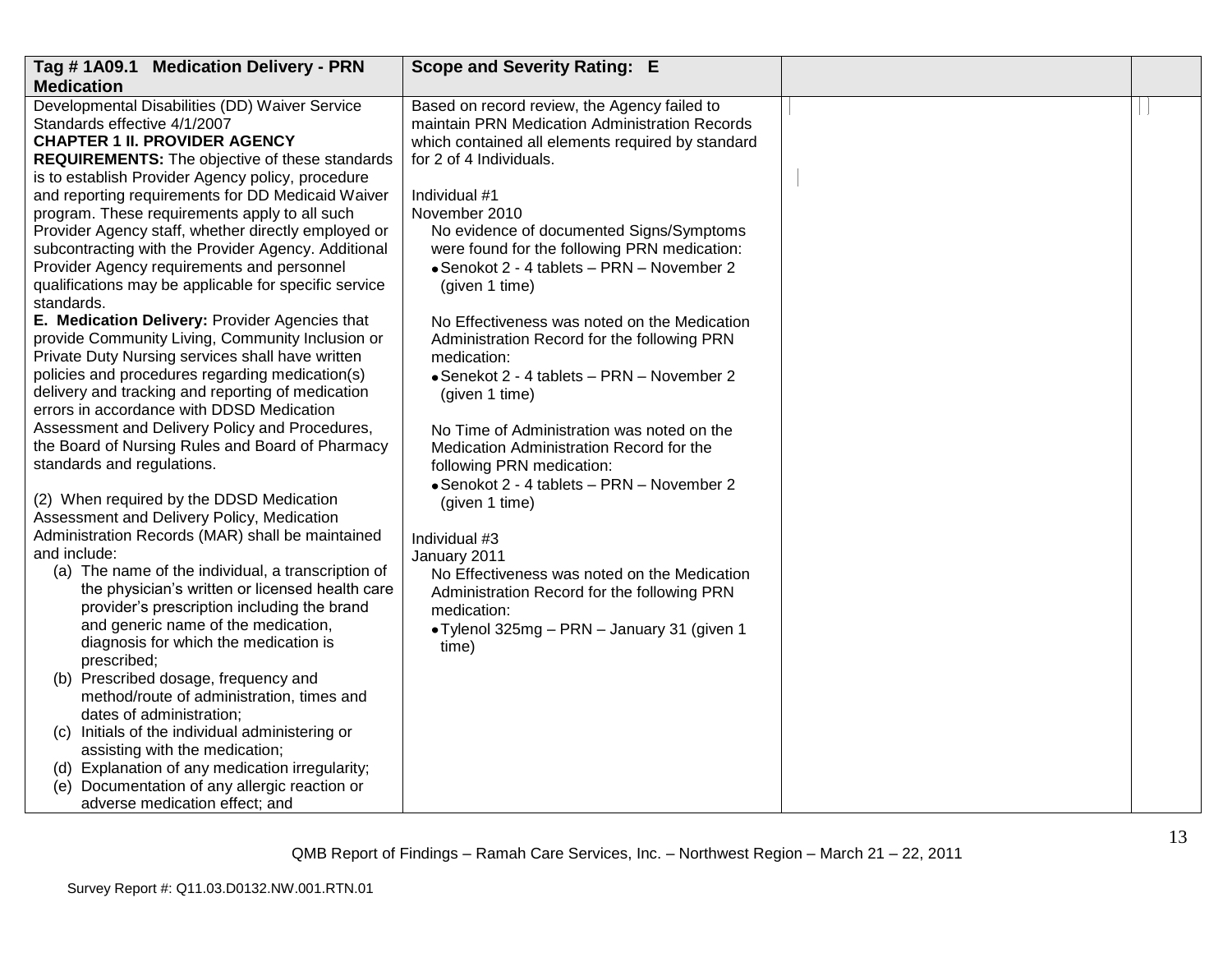| (f)<br>For PRN medication, an explanation for the                           |  |  |
|-----------------------------------------------------------------------------|--|--|
| use of the PRN medication shall include                                     |  |  |
| observable signs/symptoms or<br>circumstances in which the medication is to |  |  |
| be used, and documentation of effectiveness                                 |  |  |
| of PRN medication administered.                                             |  |  |
|                                                                             |  |  |
| (3) The Provider Agency shall also maintain a                               |  |  |
| signature page that designates the full name that                           |  |  |
| corresponds to each initial used to document                                |  |  |
| administered or assisted delivery of each dose;                             |  |  |
|                                                                             |  |  |
| (4) MARs are not required for individuals                                   |  |  |
| participating in Independent Living who self-                               |  |  |
| administer their own medications;                                           |  |  |
| (5) Information from the prescribing pharmacy                               |  |  |
| regarding medications shall be kept in the home and                         |  |  |
| community inclusion service locations and shall                             |  |  |
| include the expected desired outcomes of                                    |  |  |
| administrating the medication, signs and symptoms                           |  |  |
| of adverse events and interactions with other                               |  |  |
| medications;                                                                |  |  |
|                                                                             |  |  |
| NMAC 16.19.11.8 MINIMUM STANDARDS:                                          |  |  |
| A. MINIMUM STANDARDS FOR THE                                                |  |  |
| DISTRIBUTION, STORAGE, HANDLING AND<br><b>RECORD KEEPING OF DRUGS:</b>      |  |  |
| (d) The facility shall have a Medication                                    |  |  |
| Administration Record (MAR) documenting                                     |  |  |
| medication administered to residents, including                             |  |  |
| over-the-counter medications. This                                          |  |  |
| documentation shall include:                                                |  |  |
| (i)<br>Name of resident;                                                    |  |  |
| Date given;<br>(ii)                                                         |  |  |
| Drug product name;<br>(iii)                                                 |  |  |
| Dosage and form;<br>(iv)                                                    |  |  |
| Strength of drug;<br>(V)                                                    |  |  |
| (vi) Route of administration;                                               |  |  |
| (vii) How often medication is to be taken;                                  |  |  |
| (viii) Time taken and staff initials;                                       |  |  |
| Dates when the medication is discontinued<br>(ix)                           |  |  |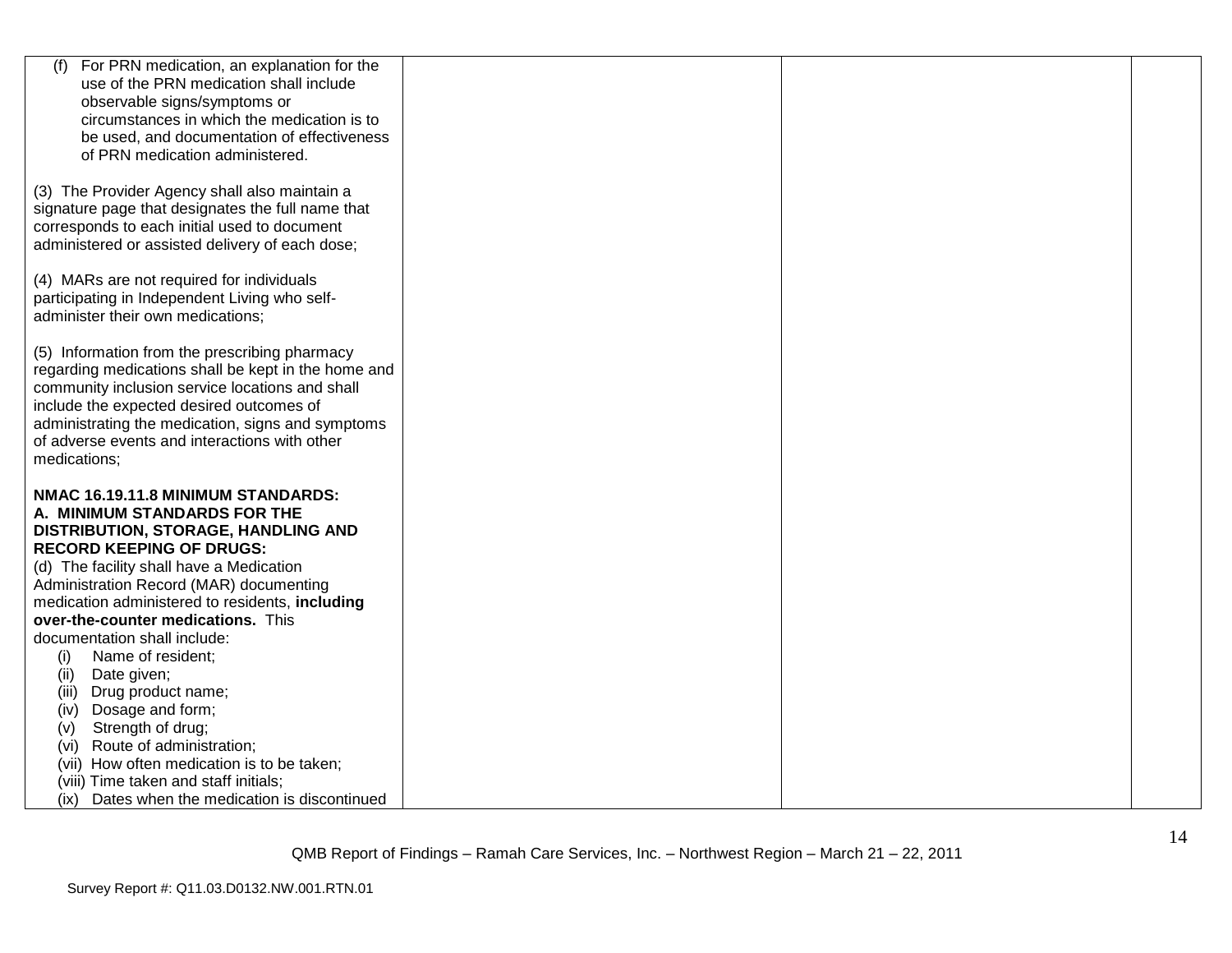| or changed;                                            |  |  |
|--------------------------------------------------------|--|--|
| The name and initials of all staff<br>(x)              |  |  |
| administering medications.                             |  |  |
|                                                        |  |  |
| <b>Model Custodial Procedure Manual</b>                |  |  |
|                                                        |  |  |
| <b>D. Administration of Drugs</b>                      |  |  |
| Unless otherwise stated by practitioner, patients will |  |  |
| not be allowed to administer their own medications.    |  |  |
| Document the practitioner's order authorizing the      |  |  |
| self-administration of medications.                    |  |  |
|                                                        |  |  |
| All PRN (As needed) medications shall have             |  |  |
| complete detail instructions regarding the             |  |  |
| administering of the medication. This shall include:   |  |  |
| symptoms that indicate the use of the<br>➤             |  |  |
| medication,                                            |  |  |
| exact dosage to be used, and<br>➤                      |  |  |
| the exact amount to be used in a 24 hour               |  |  |
|                                                        |  |  |
| period.                                                |  |  |
|                                                        |  |  |
| <b>Department of Health</b>                            |  |  |
| <b>Developmental Disabilities Supports Division</b>    |  |  |
| (DDSD) Medication Assessment and Delivery              |  |  |
| Policy - Eff. November 1, 2006                         |  |  |
| <b>F. PRN Medication</b>                               |  |  |
| 3. Prior to self-administration, self-administration   |  |  |
| with physical assist or assisting with delivery of PRN |  |  |
| medications, the direct support staff must contact     |  |  |
| the agency nurse to describe observed symptoms         |  |  |
| and thus assure that the PRN medication is being       |  |  |
| used according to instructions given by the ordering   |  |  |
| PCP. In cases of fever, respiratory distress           |  |  |
| (including coughing), severe pain, vomiting,           |  |  |
| diarrhea, change in responsiveness/level of            |  |  |
| consciousness, the nurse must strongly consider        |  |  |
| the need to conduct a face-to-face assessment to       |  |  |
| assure that the PRN does not mask a condition          |  |  |
|                                                        |  |  |
| better treated by seeking medical attention. This      |  |  |
| does not apply to home based/family living settings    |  |  |
| where the provider is related by affinity or by        |  |  |
| consanguinity to the individual.                       |  |  |
|                                                        |  |  |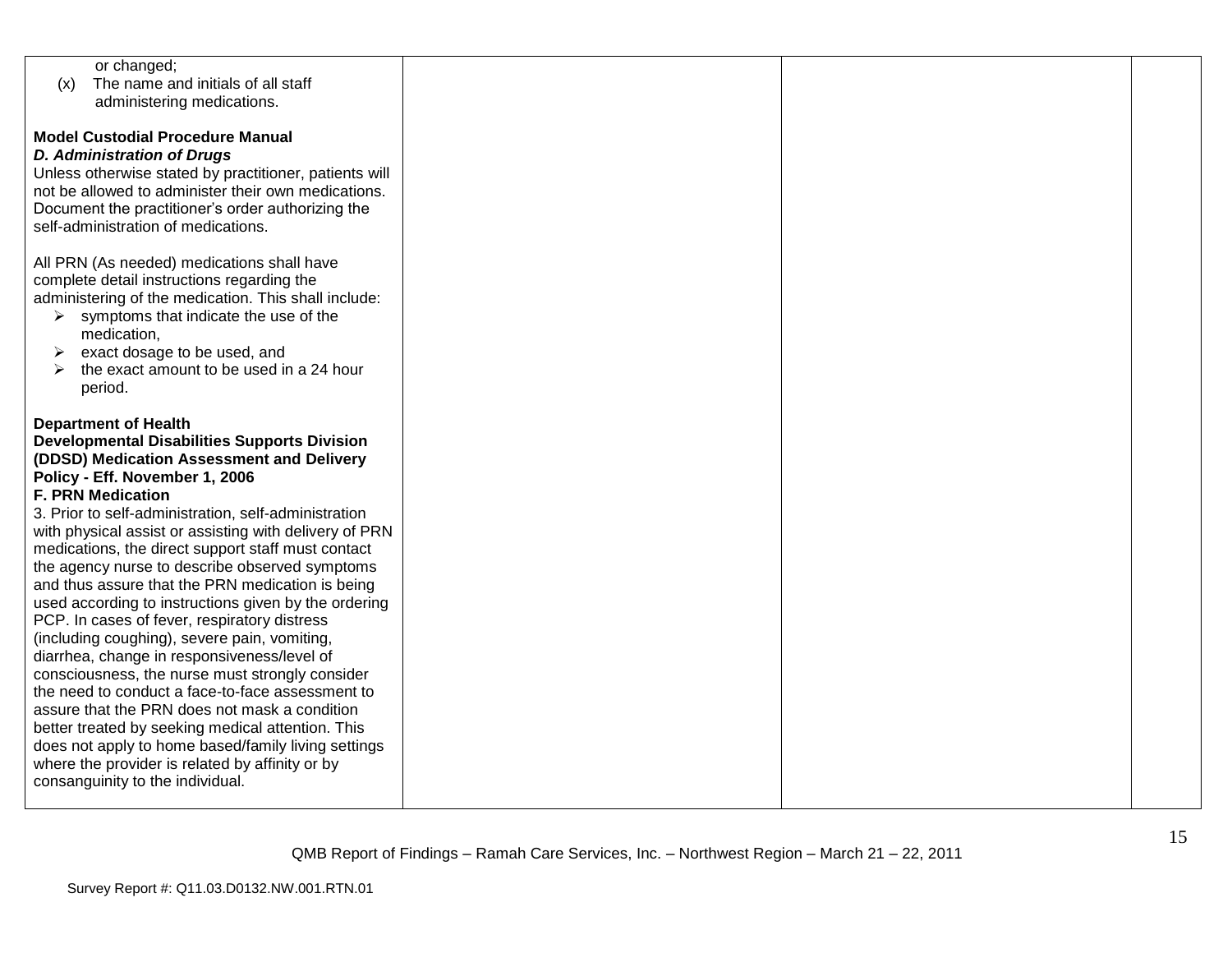| 4. The agency nurse shall review the utilization of    |  |  |
|--------------------------------------------------------|--|--|
| PRN medications routinely. Frequent or escalating      |  |  |
| use of PRN medications must be reported to the         |  |  |
| PCP and discussed by the Interdisciplinary for         |  |  |
| changes to the overall support plan (see Section H     |  |  |
| of this policy).                                       |  |  |
|                                                        |  |  |
| H. Agency Nurse Monitoring                             |  |  |
| 1. Regardless of the level of assistance with          |  |  |
| medication delivery that is required by the individual |  |  |
| or the route through which the medication is           |  |  |
| delivered, the agency nurses must monitor the          |  |  |
|                                                        |  |  |
| individual's response to the effects of their routine  |  |  |
| and PRN medications. The frequency and type of         |  |  |
| monitoring must be based on the nurse's                |  |  |
| assessment of the individual and consideration of      |  |  |
| the individual's diagnoses, health status, stability,  |  |  |
| utilization of PRN medications and level of support    |  |  |
| required by the individual's condition and the skill   |  |  |
| level and needs of the direct care staff. Nursing      |  |  |
| monitoring should be based on prudent nursing          |  |  |
| practice and should support the safety and             |  |  |
| independence of the individual in the community        |  |  |
| setting. The health care plan shall reflect the        |  |  |
| planned monitoring of the individual's response to     |  |  |
| medication.                                            |  |  |
|                                                        |  |  |
| <b>Department of Health Developmental Disabilities</b> |  |  |
| <b>Supports Division (DDSD) - Procedure Title:</b>     |  |  |
| <b>Medication Assessment and Delivery Procedure</b>    |  |  |
| Eff Date: November 1, 2006                             |  |  |
| C. 3. Prior to delivery of the PRN, direct support     |  |  |
| staff must contact the agency nurse to describe        |  |  |
| observed symptoms and thus assure that the PRN         |  |  |
| is being used according to instructions given by the   |  |  |
| ordering PCP. In cases of fever, respiratory distress  |  |  |
| (including coughing), severe pain, vomiting,           |  |  |
| diarrhea, change in responsiveness/level of            |  |  |
| consciousness, the nurse must strongly consider        |  |  |
| the need to conduct a face-to-face assessment to       |  |  |
| assure that the PRN does not mask a condition          |  |  |
| better treated by seeking medical attention.           |  |  |
|                                                        |  |  |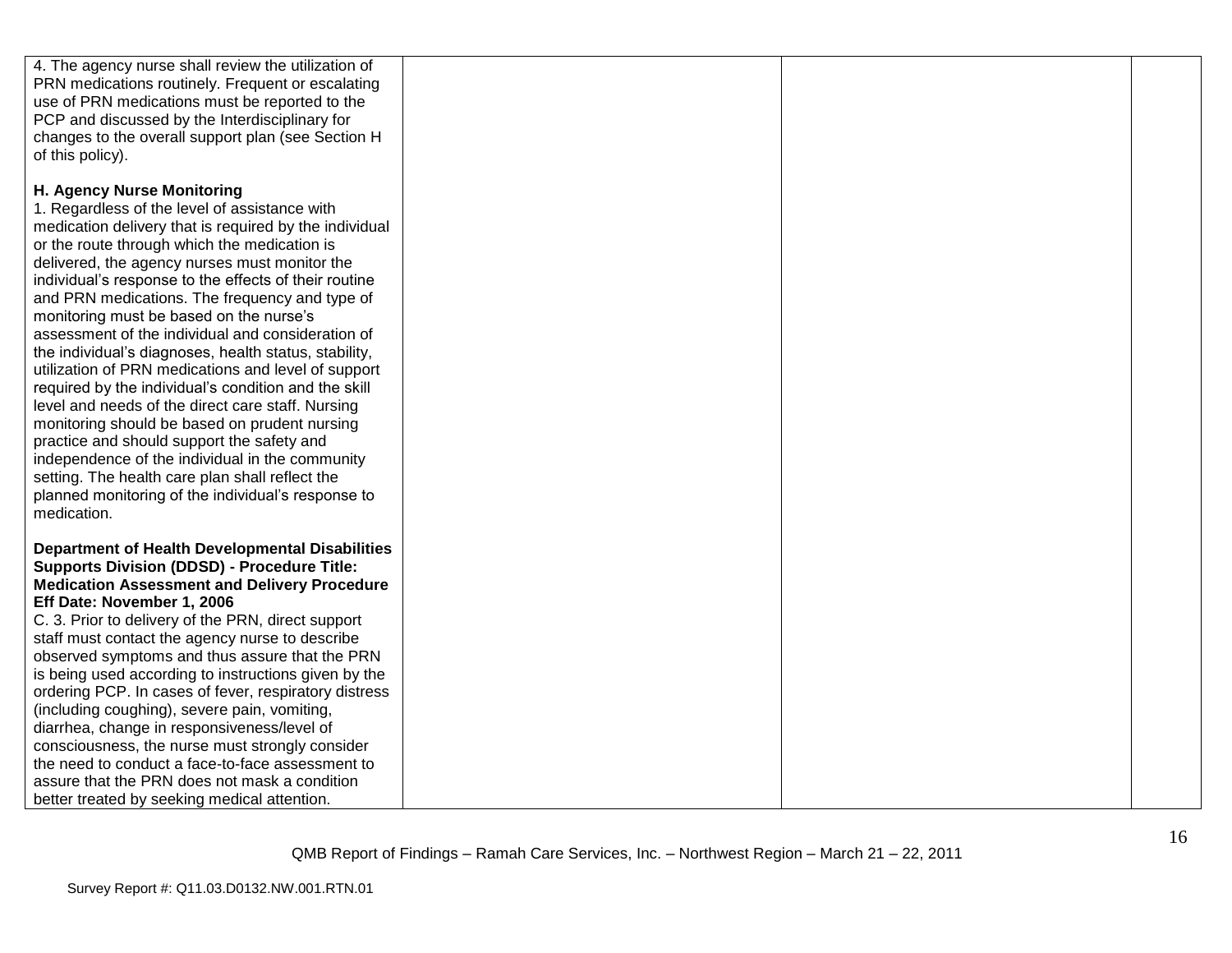| (References: Psychotropic Medication Use Policy,<br>Section D, page 5 Use of PRN Psychotropic<br>Medications; and, Human Rights Committee<br>Requirements Policy, Section B, page 4<br>Interventions Requiring Review and Approval - Use<br>of PRN Medications). |  |  |
|------------------------------------------------------------------------------------------------------------------------------------------------------------------------------------------------------------------------------------------------------------------|--|--|
| a. Document conversation with nurse including all<br>reported signs and symptoms, advice given and<br>action taken by staff.                                                                                                                                     |  |  |
| 4. Document on the MAR each time a PRN<br>medication is used and describe its effect on the<br>individual (e.g., temperature down, vomiting<br>lessened, anxiety increased, the condition is the<br>same, improved, or worsened, etc.).                          |  |  |
|                                                                                                                                                                                                                                                                  |  |  |
|                                                                                                                                                                                                                                                                  |  |  |
|                                                                                                                                                                                                                                                                  |  |  |
|                                                                                                                                                                                                                                                                  |  |  |
|                                                                                                                                                                                                                                                                  |  |  |
|                                                                                                                                                                                                                                                                  |  |  |
|                                                                                                                                                                                                                                                                  |  |  |
|                                                                                                                                                                                                                                                                  |  |  |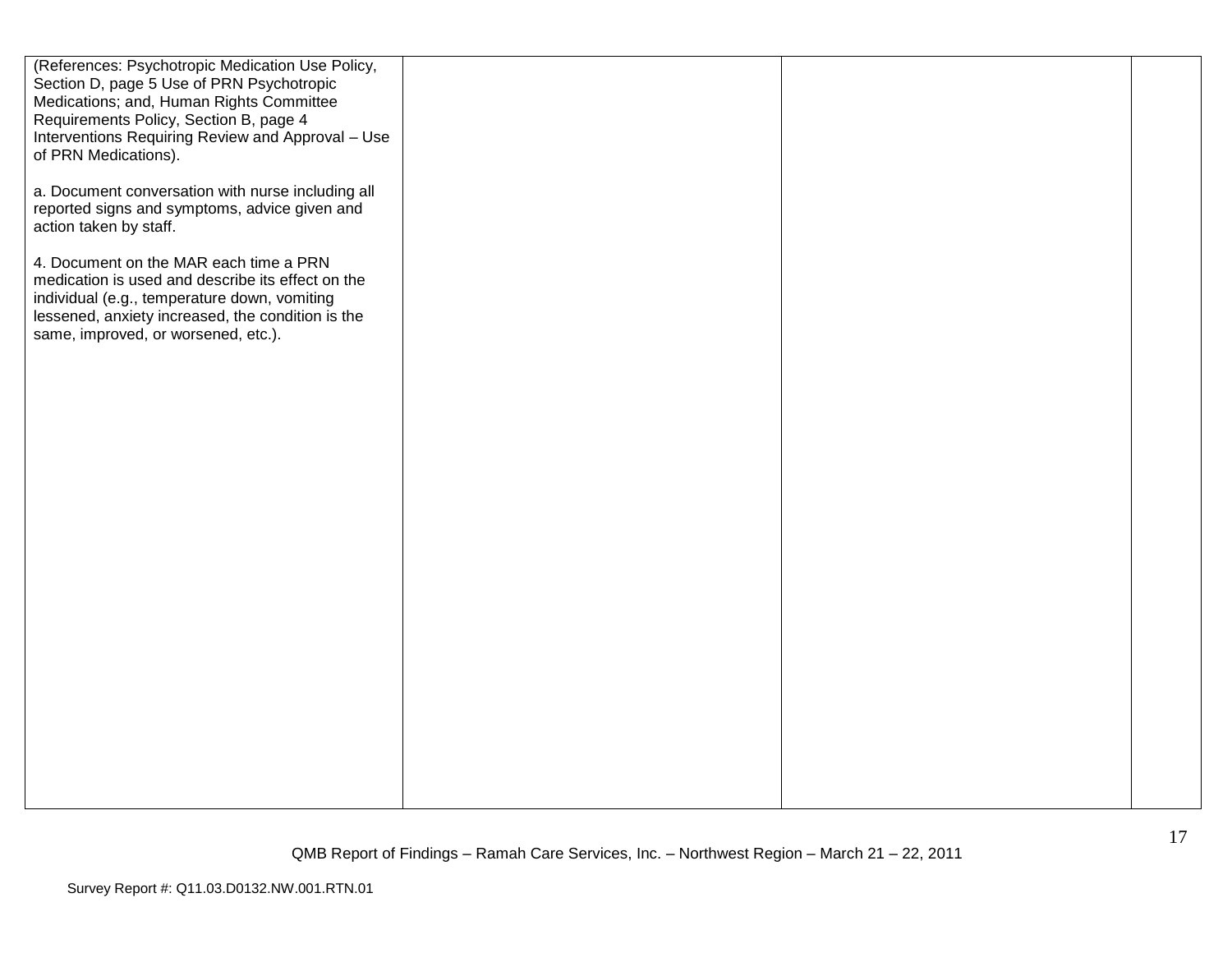| Tag #1A11.1 (CoP) Transportation Training                                                                  | <b>Scope and Severity Rating: D</b>                    |  |
|------------------------------------------------------------------------------------------------------------|--------------------------------------------------------|--|
| Developmental Disabilities (DD) Waiver Service                                                             | Based on record review, the Agency failed to           |  |
| Standards effective 4/1/2007                                                                               | provide staff training regarding the safe operation of |  |
| <b>CHAPTER 1 II. PROVIDER AGENCY</b>                                                                       | the vehicle, assisting passengers and safe lifting     |  |
| <b>REQUIREMENTS:</b> The objective of these standards                                                      | procedures for 4 of 43 Direct Service Professionals.   |  |
| is to establish Provider Agency policy, procedure                                                          |                                                        |  |
| and reporting requirements for DD Medicaid Waiver                                                          | No documented evidence was found of the following      |  |
| program. These requirements apply to all such                                                              | required training:                                     |  |
| Provider Agency staff, whether directly employed or<br>subcontracting with the Provider Agency. Additional |                                                        |  |
| Provider Agency requirements and personnel                                                                 | • Transportation (DSP #46, 49, 50 & 53)                |  |
| qualifications may be applicable for specific service                                                      |                                                        |  |
| standards                                                                                                  |                                                        |  |
|                                                                                                            |                                                        |  |
| Department of Health (DOH) Developmental                                                                   |                                                        |  |
| <b>Disabilities Supports Division (DDSD) Policy</b>                                                        |                                                        |  |
| <b>Training Requirements for Direct Service Agency</b>                                                     |                                                        |  |
| Staff Policy Eff Date: March 1, 2007                                                                       |                                                        |  |
| <b>II. POLICY STATEMENTS:</b>                                                                              |                                                        |  |
| I. Staff providing direct services shall complete                                                          |                                                        |  |
| safety training within the first thirty (30) days of                                                       |                                                        |  |
| employment and before working alone with an                                                                |                                                        |  |
| individual receiving services. The training shall                                                          |                                                        |  |
| address at least the following:                                                                            |                                                        |  |
| 1. Operating a fire extinguisher                                                                           |                                                        |  |
| 2. Proper lifting procedures                                                                               |                                                        |  |
| 3. General vehicle safety precautions (e.g., pre-                                                          |                                                        |  |
| trip inspection, removing keys from the ignition                                                           |                                                        |  |
| when not in the driver's seat)                                                                             |                                                        |  |
| 4. Assisting passengers with cognitive and/or                                                              |                                                        |  |
| physical impairments (e.g., general guidelines for                                                         |                                                        |  |
| supporting individuals who may be unaware of                                                               |                                                        |  |
| safety issues involving traffic or those who                                                               |                                                        |  |
| require physical assistance to enter/exit a                                                                |                                                        |  |
| vehicle)<br>5. Operating wheelchair lifts (if applicable to the                                            |                                                        |  |
| staff's role)                                                                                              |                                                        |  |
| 6. Wheelchair tie-down procedures (if applicable                                                           |                                                        |  |
| to the staff's role)                                                                                       |                                                        |  |
| 7. Emergency and evacuation procedures (e.g.,                                                              |                                                        |  |
| roadside emergency, fire emergency)                                                                        |                                                        |  |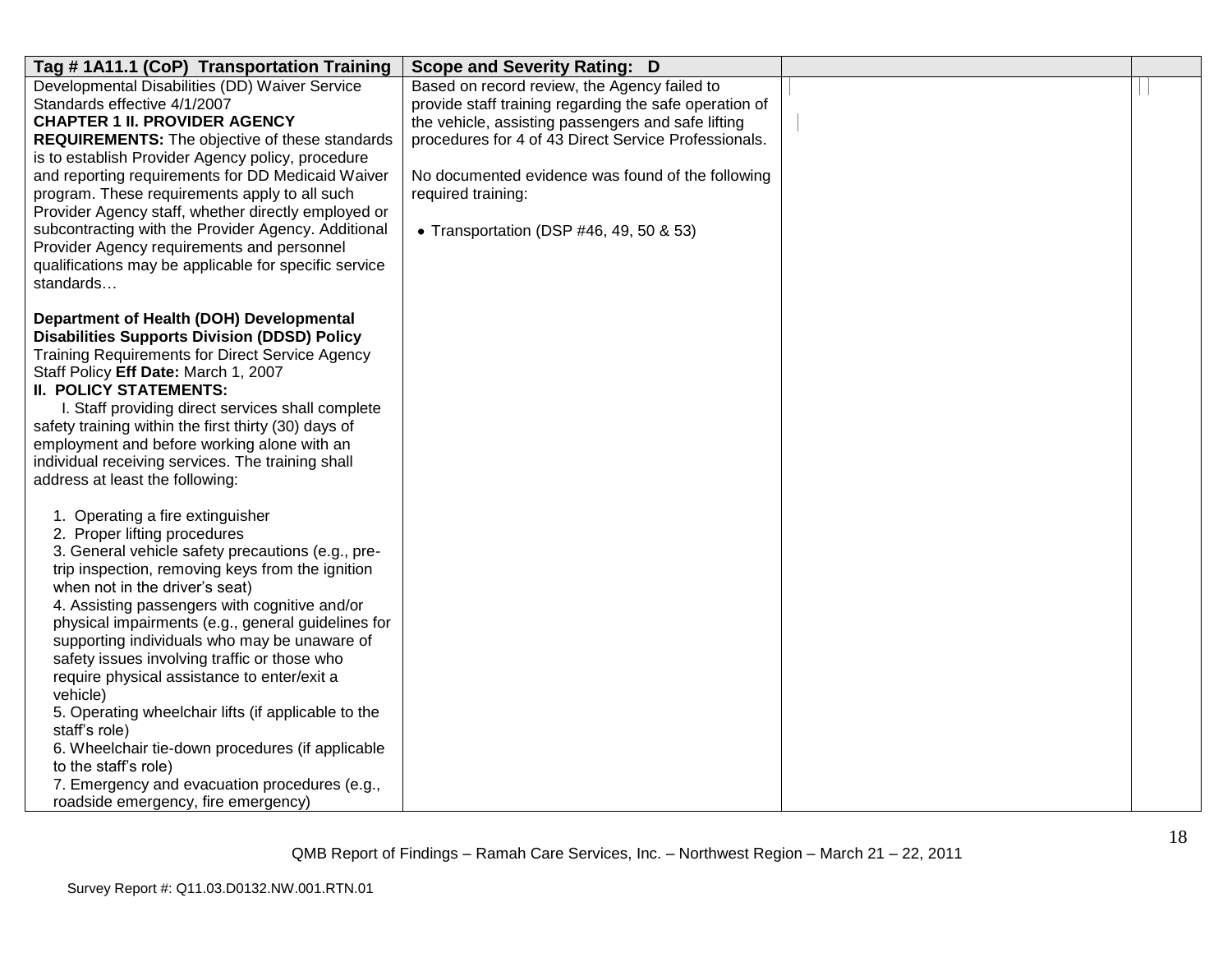| Tag # 1A15.2 & 5109 - Healthcare                      | <b>Scope and Severity Rating: D</b>                 |  |
|-------------------------------------------------------|-----------------------------------------------------|--|
| <b>Documentation</b>                                  |                                                     |  |
| Developmental Disabilities (DD) Waiver Service        | Based on record review, the Agency failed to        |  |
| Standards effective 4/1/2007                          | maintain the required documentation in the          |  |
| <b>CHAPTER 1. III. PROVIDER AGENCY</b>                | Individuals Agency Record as required per standard  |  |
| DOCUMENTATION OF SERVICE DELIVERY AND                 | for 1 of 4 individual                               |  |
| <b>LOCATION - Healthcare Documentation by</b>         |                                                     |  |
| <b>Nurses For Community Living Services,</b>          | The following were not found, incomplete and/or not |  |
| <b>Community Inclusion Services and Private Duty</b>  | current:                                            |  |
| <b>Nursing Services: Nursing services must be</b>     |                                                     |  |
| available as needed and documented for Provider       | • Health Care Plans                                 |  |
| Agencies delivering Community Living Services,        | • Nutritional Plan                                  |  |
| Community Inclusion Services and Private Duty         | ° Individual #1 - As indicated by the IST section   |  |
| Nursing Services.                                     | of ISP the individual is required to have a plan.   |  |
| Chapter 1. III. E. (1 - 4) (1) Documentation of       | No evidence of a plan found.                        |  |
| nursing assessment activities                         |                                                     |  |
| (a) The following hierarchy shall be used to          |                                                     |  |
| determine which provider agency is responsible for    |                                                     |  |
| completion of the HAT and MAAT and related            |                                                     |  |
| subsequent planning and training:                     |                                                     |  |
| (i) Community living services provider agency;        |                                                     |  |
| (ii) Private duty nursing provider agency;            |                                                     |  |
| (iii) Adult habilitation provider agency;             |                                                     |  |
| (iv) Community access provider agency; and            |                                                     |  |
| (v) Supported employment provider agency.             |                                                     |  |
| (b) The provider agency must arrange for their        |                                                     |  |
| nurse to complete the Health Assessment Tool          |                                                     |  |
| (HAT) and the Medication Administration               |                                                     |  |
| Assessment Tool (MAAT) on at least an annual          |                                                     |  |
| basis for each individual receiving community living, |                                                     |  |
| community inclusion or private duty nursing           |                                                     |  |
| services, unless the provider agency arranges for     |                                                     |  |
| the individual's Primary Care Practitioner (PCP) to   |                                                     |  |
| voluntarily complete these assessments in lieu of     |                                                     |  |
| the agency nurse. Agency nurses may also              |                                                     |  |
| complete these assessments in collaboration with      |                                                     |  |
| the Primary Care Practitioner if they believe such    |                                                     |  |
| consultation is necessary for an accurate             |                                                     |  |
| assessment. Family Living Provider Agencies have      |                                                     |  |
| the option of having the subcontracted caregiver      |                                                     |  |
| complete the HAT instead of the nurse or PCP, if      |                                                     |  |
| the caregiver is comfortable doing so. However, the   |                                                     |  |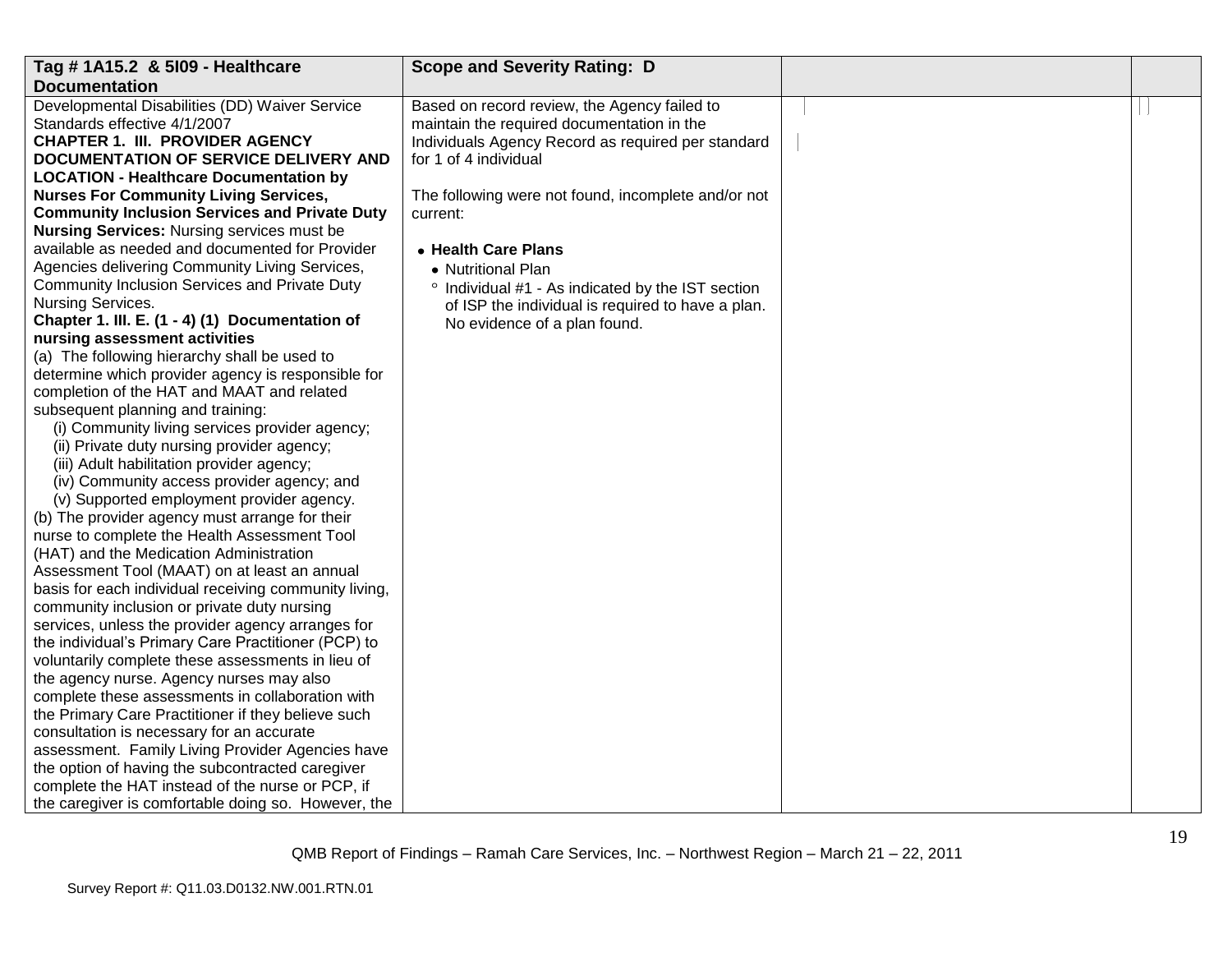| agency nurse must be available to assist the          |  |  |
|-------------------------------------------------------|--|--|
| caregiver upon request.                               |  |  |
| (c) For newly allocated individuals, the HAT and the  |  |  |
| MAAT must be completed within seventy-two (72)        |  |  |
| hours of admission into direct services or two weeks  |  |  |
| following the initial ISP, whichever comes first.     |  |  |
| (d) For individuals already in services, the HAT and  |  |  |
| the MAAT must be completed at least fourteen (14)     |  |  |
| days prior to the annual ISP meeting and submitted    |  |  |
| to all members of the interdisciplinary team. The     |  |  |
| HAT must also be completed at the time of any         |  |  |
| significant change in clinical condition and upon     |  |  |
| return from any hospitalizations. In addition to      |  |  |
| annually, the MAAT must be completed at the time      |  |  |
| of any significant change in clinical condition, when |  |  |
| a medication regime or route change requires          |  |  |
| delivery by licensed or certified staff, or when an   |  |  |
| individual has completed additional training          |  |  |
| designed to improve their skills to support self-     |  |  |
| administration (see DDSD Medication Assessment        |  |  |
| and Delivery Policy).                                 |  |  |
| (e) Nursing assessments conducted to determine        |  |  |
| current health status or to evaluate a change in      |  |  |
| clinical condition must be documented in a signed     |  |  |
| progress note that includes time and date as well as  |  |  |
| subjective information including the individual       |  |  |
| complaints, signs and symptoms noted by staff,        |  |  |
| family members or other team members; objective       |  |  |
| information including vital signs, physical           |  |  |
| examination, weight, and other pertinent data for the |  |  |
| given situation (e.g., seizure frequency, method in   |  |  |
| which temperature taken); assessment of the           |  |  |
| clinical status, and plan of action addressing        |  |  |
| relevant aspects of all active health problems and    |  |  |
| follow up on any recommendations of medical           |  |  |
| consultants.                                          |  |  |
| (2) Health related plans                              |  |  |
| (a) For individuals with chronic conditions that have |  |  |
| the potential to exacerbate into a life-threatening   |  |  |
| situation, a medical crisis prevention and            |  |  |
| intervention plan must be written by the nurse or     |  |  |
| other appropriately designated healthcare             |  |  |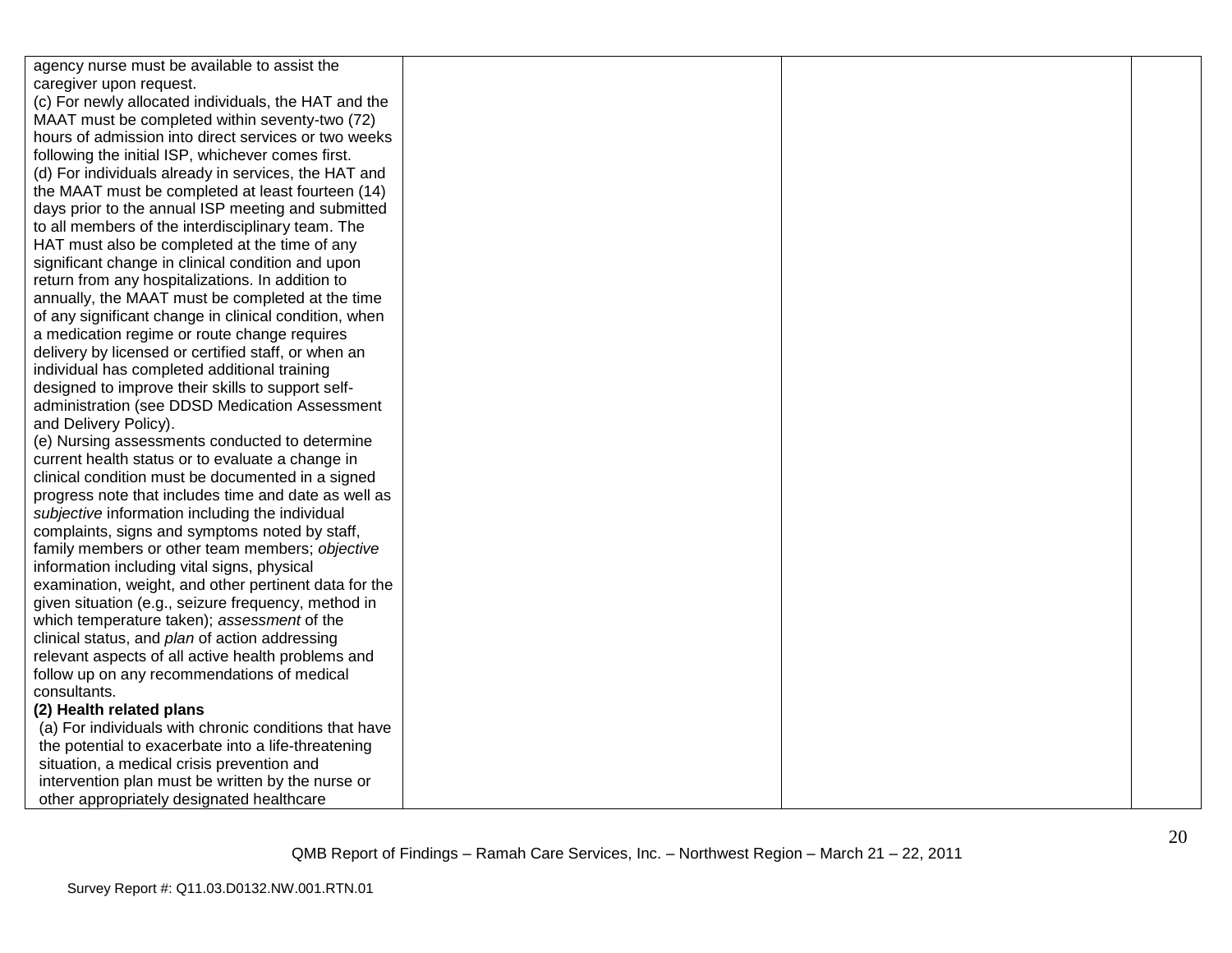| professional.                                          |  |  |
|--------------------------------------------------------|--|--|
| (b) Crisis prevention and intervention plans must be   |  |  |
| written in user-friendly language that is easily       |  |  |
| understood by those implementing the plan.             |  |  |
| (c) The nurse shall also document training             |  |  |
| regarding the crisis prevention and intervention       |  |  |
| plan delivered to agency staff and other team          |  |  |
| members, clearly indicating competency                 |  |  |
| determination for each trainee.                        |  |  |
| (d) If the individual receives services from separate  |  |  |
| agencies for community living and community            |  |  |
| inclusion services, nurses from each agency shall      |  |  |
| collaborate in the development of and training         |  |  |
| delivery for crisis prevention and intervention plans  |  |  |
| to assure maximum consistency across settings.         |  |  |
| (3) For all individuals with a HAT score of 4, 5 or 6, |  |  |
| the nurse shall develop a comprehensive healthcare     |  |  |
| plan that includes health related supports identified  |  |  |
| in the ISP (The healthcare plan is the equivalent of   |  |  |
| a nursing care plan; two separate documents are        |  |  |
| not required nor recommended):                         |  |  |
| (a) Each healthcare plan must include a statement      |  |  |
| of the person's healthcare needs and list              |  |  |
| measurable goals to be achieved through                |  |  |
| implementation of the healthcare plan. Needs           |  |  |
| statements may be based upon supports needed           |  |  |
| for the individual to maintain a current strength,     |  |  |
| ability or skill related to their health, prevention   |  |  |
| measures, and/or supports needed to remediate,         |  |  |
| minimize or manage an existing health condition.       |  |  |
| (b) Goals must be measurable and shall be revised      |  |  |
| when an individual has met the goal and has the        |  |  |
| potential to attain additional goals or no longer      |  |  |
| requires supports in order to maintain the goal.       |  |  |
| (c) Approaches described in the plan shall be          |  |  |
| individualized to reflect the individual's unique      |  |  |
| needs, provide guidance to the caregiver(s) and        |  |  |
| designed to support successful interactions. Some      |  |  |
| interventions may be carried out by staff, family      |  |  |
| members or other team members, and other               |  |  |
| interventions may be carried out directly by the       |  |  |
| nurse - persons responsible for each intervention      |  |  |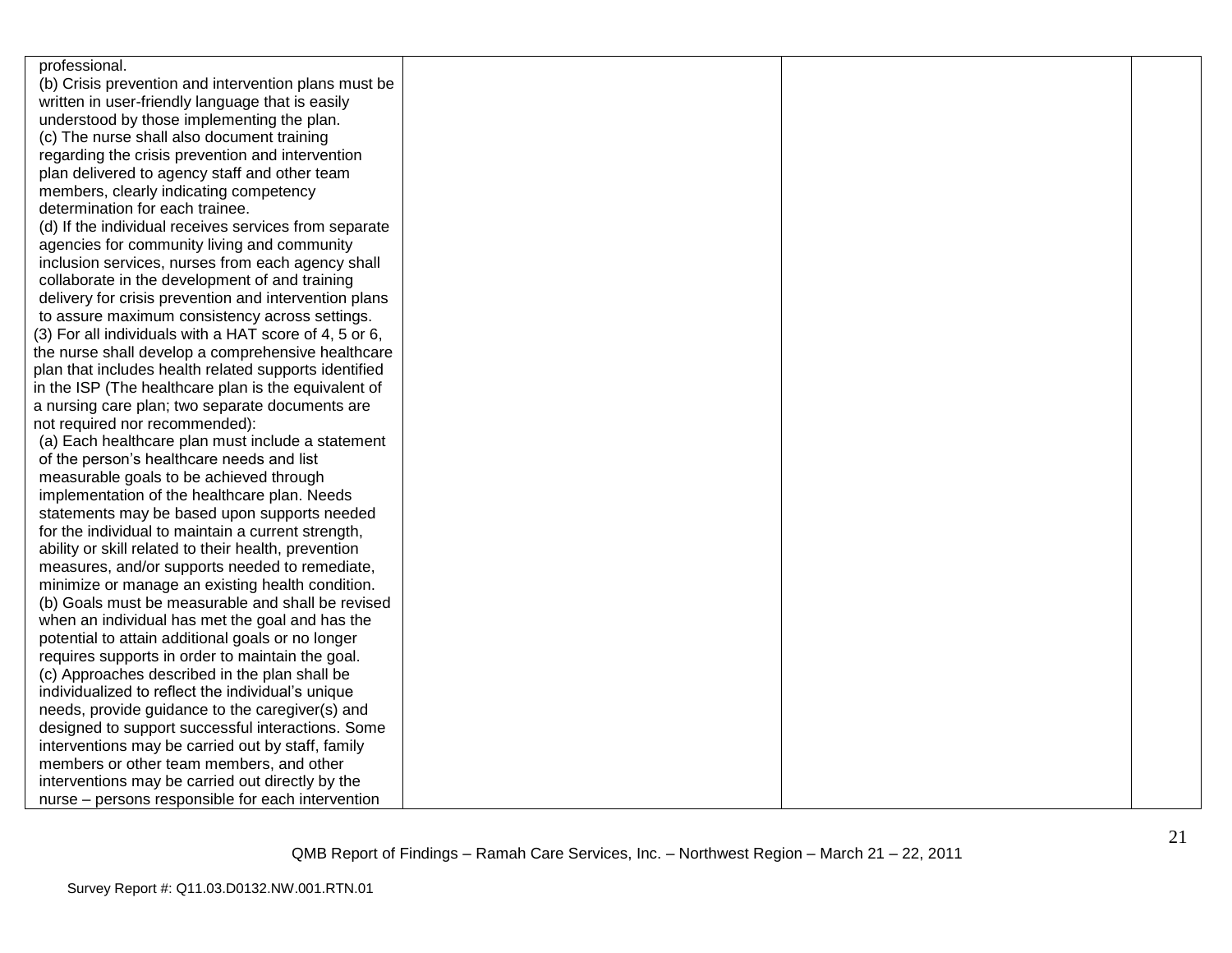shall be specified in the plan. (d) Healthcare plans shall be written in language that will be easily understood by the person(s) identified as implementing the interventions. (e) The nurse shall also document training on the healthcare plan delivered to agency staff and other team members, clearly indicating competency determination for each trainee. If the individual receives services from separate agencies for community living and community inclusion services, nurses from each agency shall collaborate in the development of and training delivery for healthcare plans to assure maximum consistency across settings.

(f) Healthcare plans must be updated to reflect relevant discharge orders whenever an individual returns to services following a hospitalization.

(g) All crisis prevention and intervention plans and healthcare plans shall include the individual's name and date on each page and shall be signed by the author.

(h) Crisis prevention and intervention plans as well as healthcare plans shall be reviewed by the nurse at least quarterly, and updated as needed.

#### **(4) General Nursing Documentation**

(a) The nurse shall complete legible and signed progress notes with date and time indicated that describe all interventions or interactions conducted with individuals served as well as all interactions with other healthcare providers serving the individual. All interactions shall be documented whether they occur by phone or in person. (b) For individuals with a HAT score of 4, 5 or 6, or who have identified health concerns in their ISP, the nurse shall provide the interdisciplinary team with a quarterly report that indicates current health status and progress to date on health related ISP desired outcomes and action plans as well as progress toward goals in the healthcare plan.

Developmental Disabilities (DD) Waiver Service Standards effective 4/1/2007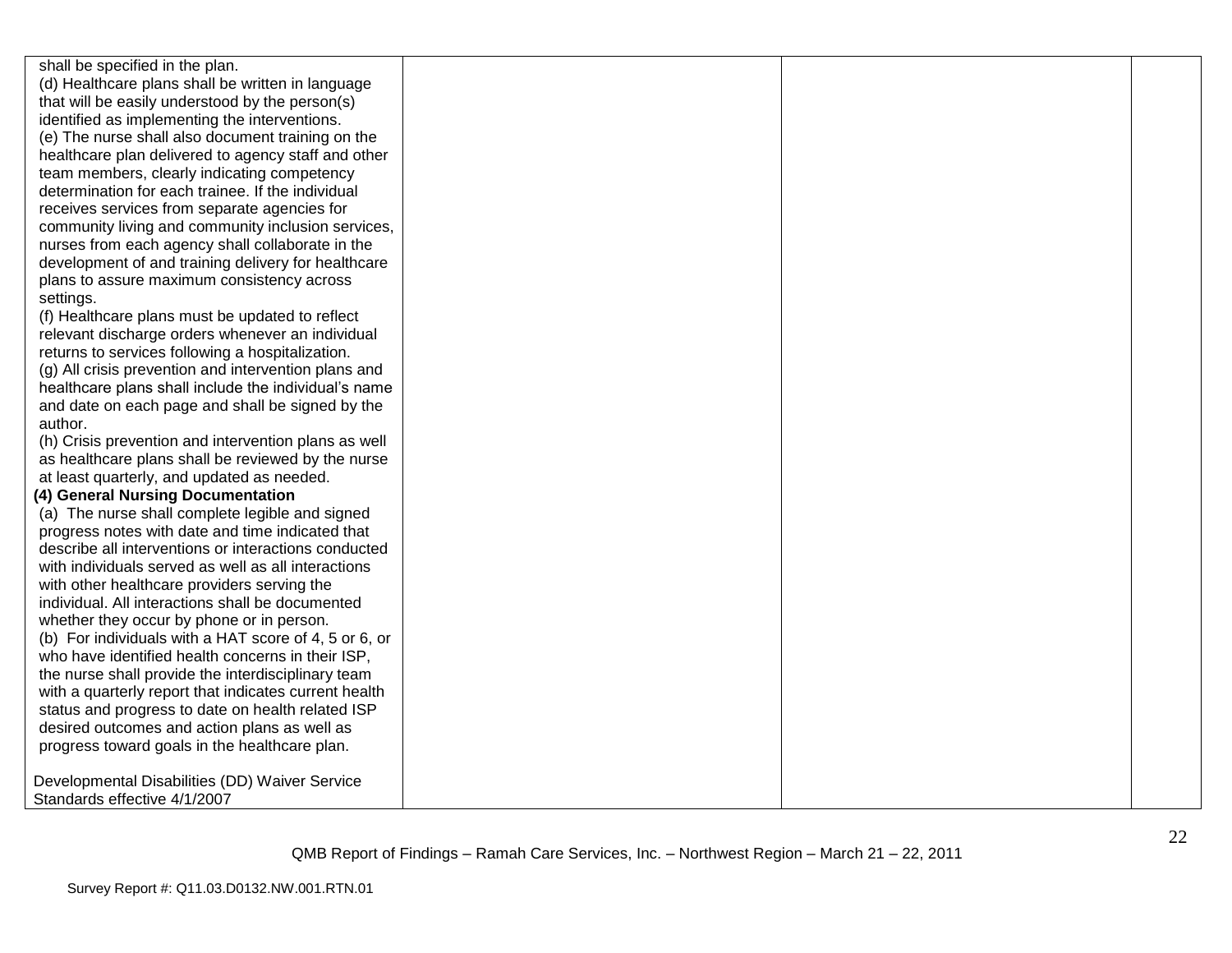# **CHAPTER 5 IV. COMMUNITY INCLUSION SERVICES PROVIDER AGENCY REQUIREMENTS B**. **IDT Coordination** (1) Community Inclusion Services Provider Agencies shall participate on the IDT as specified in the ISP Regulations (7.26.5 NMAC), and shall ensure direct support staff participation as needed to plan effectively for the individual; and (2) Coordinate with the IDT to ensure that each individual participating in Community Inclusion Services who has a score of 4, 5, or 6 on the HAT has a Health Care Plan developed by a licensed nurse, and if applicable, a Crisis Prevention/Intervention Plan.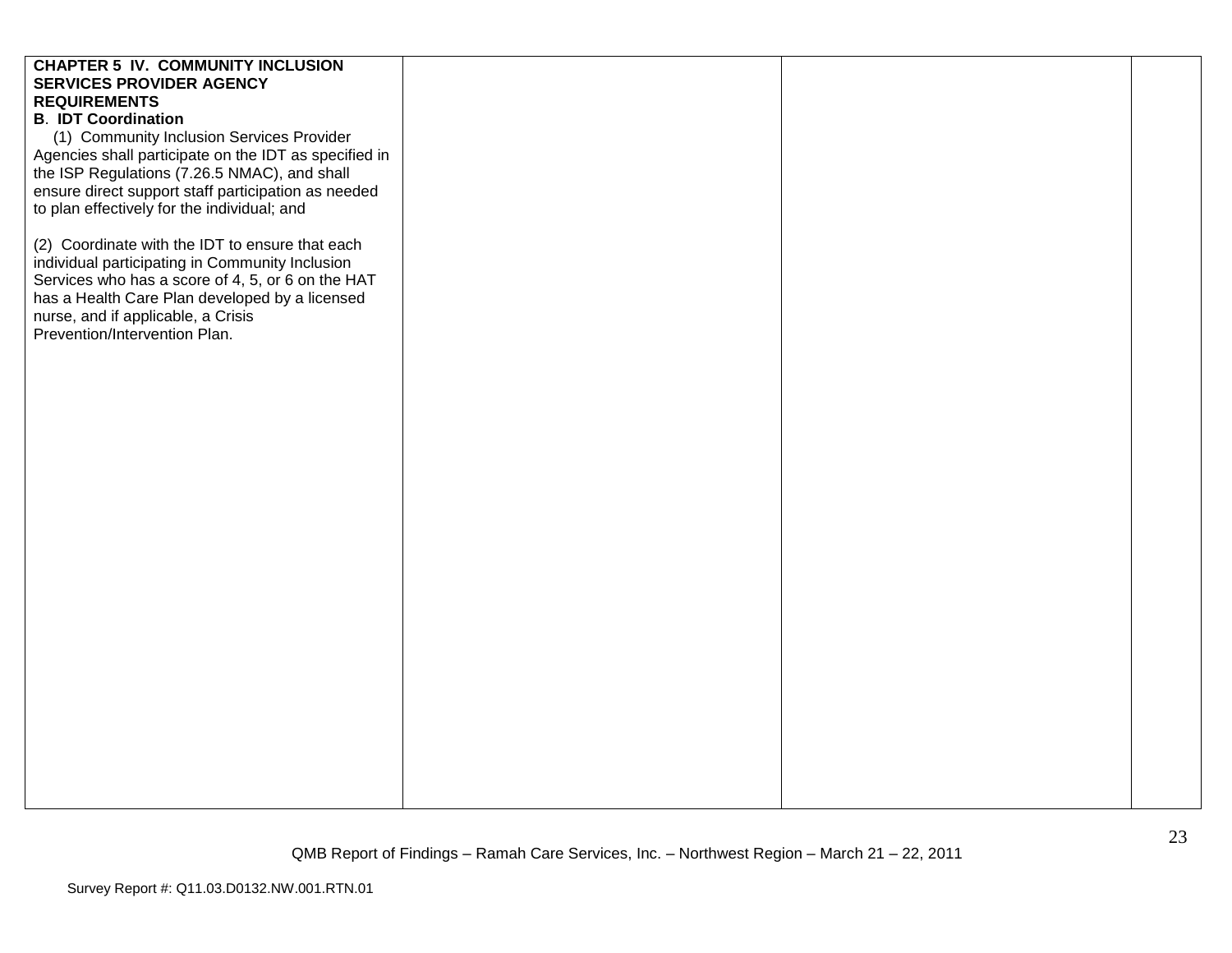| Tag #1A20 DSP Training Documents                        | <b>Scope and Severity Rating: D</b>                 |  |
|---------------------------------------------------------|-----------------------------------------------------|--|
| Developmental Disabilities (DD) Waiver Service          | Based on record review, the Agency failed to ensure |  |
| Standards effective 4/1/2007                            | that Orientation and Training requirements were met |  |
| <b>CHAPTER 1 IV. GENERAL REQUIREMENTS</b>               | for 2 of 43 Direct Service Professionals.           |  |
| FOR PROVIDER AGENCY SERVICE                             |                                                     |  |
| <b>PERSONNEL:</b> The objective of this section is to   | Review of Direct Service Professionals training     |  |
| establish personnel standards for DD Medicaid           | records found no evidence of the following required |  |
| Waiver Provider Agencies for the following services:    | DOH/DDSD trainings and certification being          |  |
| Community Living Supports, Community Inclusion          | completed:                                          |  |
| Services, Respite, Substitute Care and Personal         |                                                     |  |
| Support Companion Services. These standards             | • First Aid (DSP #50)                               |  |
| apply to all personnel who provide services, whether    |                                                     |  |
| directly employed or subcontracting with the            | $\bullet$ CPR (DSP #50)                             |  |
| Provider Agency. Additional personnel requirements      |                                                     |  |
| and qualifications may be applicable for specific       | • Positive Behavior Supports Strategies (DSP #61)   |  |
| service standards.                                      |                                                     |  |
| C. Orientation and Training Requirements:               |                                                     |  |
| Orientation and training for direct support staff and   |                                                     |  |
| his or her supervisors shall comply with the            |                                                     |  |
| DDSD/DOH Policy Governing the Training                  |                                                     |  |
| Requirements for Direct Support Staff and Internal      |                                                     |  |
| Service Coordinators Serving Individuals with           |                                                     |  |
| Developmental Disabilities to include the following:    |                                                     |  |
| Each new employee shall receive appropriate<br>(1)      |                                                     |  |
| orientation, including but not limited to, all          |                                                     |  |
| policies relating to fire prevention, accident          |                                                     |  |
| prevention, incident management and                     |                                                     |  |
| reporting, and emergency procedures; and                |                                                     |  |
| Individual-specific training for each individual<br>(2) |                                                     |  |
| under his or her direct care, as described in the       |                                                     |  |
| individual service plan, prior to working alone         |                                                     |  |
| with the individual.                                    |                                                     |  |
|                                                         |                                                     |  |
| Department of Health (DOH) Developmental                |                                                     |  |
| <b>Disabilities Supports Division (DDSD) Policy -</b>   |                                                     |  |
| <b>Policy Title: Training Requirements for Direct</b>   |                                                     |  |
| Service Agency Staff Policy - Eff. March 1, 2007 -      |                                                     |  |
| <b>II. POLICY STATEMENTS:</b>                           |                                                     |  |
| A. Individuals shall receive services from competent    |                                                     |  |
| and qualified staff.                                    |                                                     |  |
| B. Staff shall complete individual-specific (formerly   |                                                     |  |
| known as "Addendum B") training requirements in         |                                                     |  |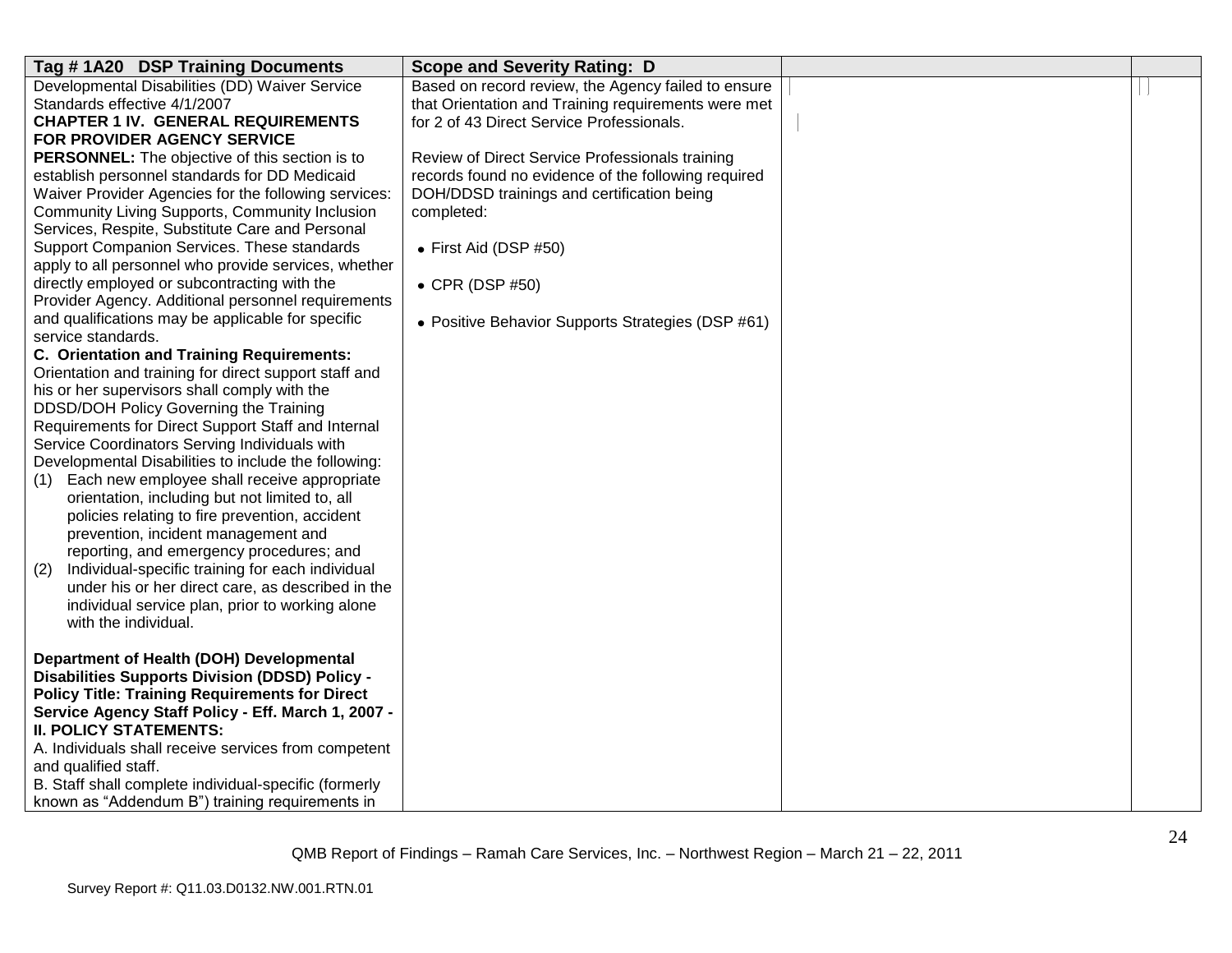| accordance with the specifications described in the   |  |  |
|-------------------------------------------------------|--|--|
| individual service plan (ISP) of each individual      |  |  |
| served.                                               |  |  |
| C. Staff shall complete training on DOH-approved      |  |  |
| incident reporting procedures in accordance with 7    |  |  |
| NMAC 1.13.                                            |  |  |
| D. Staff providing direct services shall complete     |  |  |
| training in universal precautions on an annual basis. |  |  |
| The training materials shall meet Occupational        |  |  |
| Safety and Health Administration (OSHA)               |  |  |
| requirements.                                         |  |  |
| E. Staff providing direct services shall maintain     |  |  |
| certification in first aid and CPR. The training      |  |  |
| materials shall meet OSHA requirements/guidelines.    |  |  |
| F. Staff who may be exposed to hazardous              |  |  |
| chemicals shall complete relevant training in         |  |  |
| accordance with OSHA requirements.                    |  |  |
| G. Staff shall be certified in a DDSD-approved        |  |  |
| behavioral intervention system (e.g., Mandt, CPI)     |  |  |
| before using physical restraint techniques. Staff     |  |  |
| members providing direct services shall maintain      |  |  |
| certification in a DDSD-approved behavioral           |  |  |
| intervention system if an individual they support has |  |  |
| a behavioral crisis plan that includes the use of     |  |  |
| physical restraint techniques.                        |  |  |
| H. Staff shall complete and maintain certification in |  |  |
| a DDSD-approved medication course in accordance       |  |  |
| with the DDSD Medication Delivery Policy M-001.       |  |  |
| I. Staff providing direct services shall complete     |  |  |
| safety training within the first thirty (30) days of  |  |  |
| employment and before working alone with an           |  |  |
| individual receiving services.                        |  |  |
|                                                       |  |  |
|                                                       |  |  |
|                                                       |  |  |
|                                                       |  |  |
|                                                       |  |  |
|                                                       |  |  |
|                                                       |  |  |
|                                                       |  |  |
|                                                       |  |  |
|                                                       |  |  |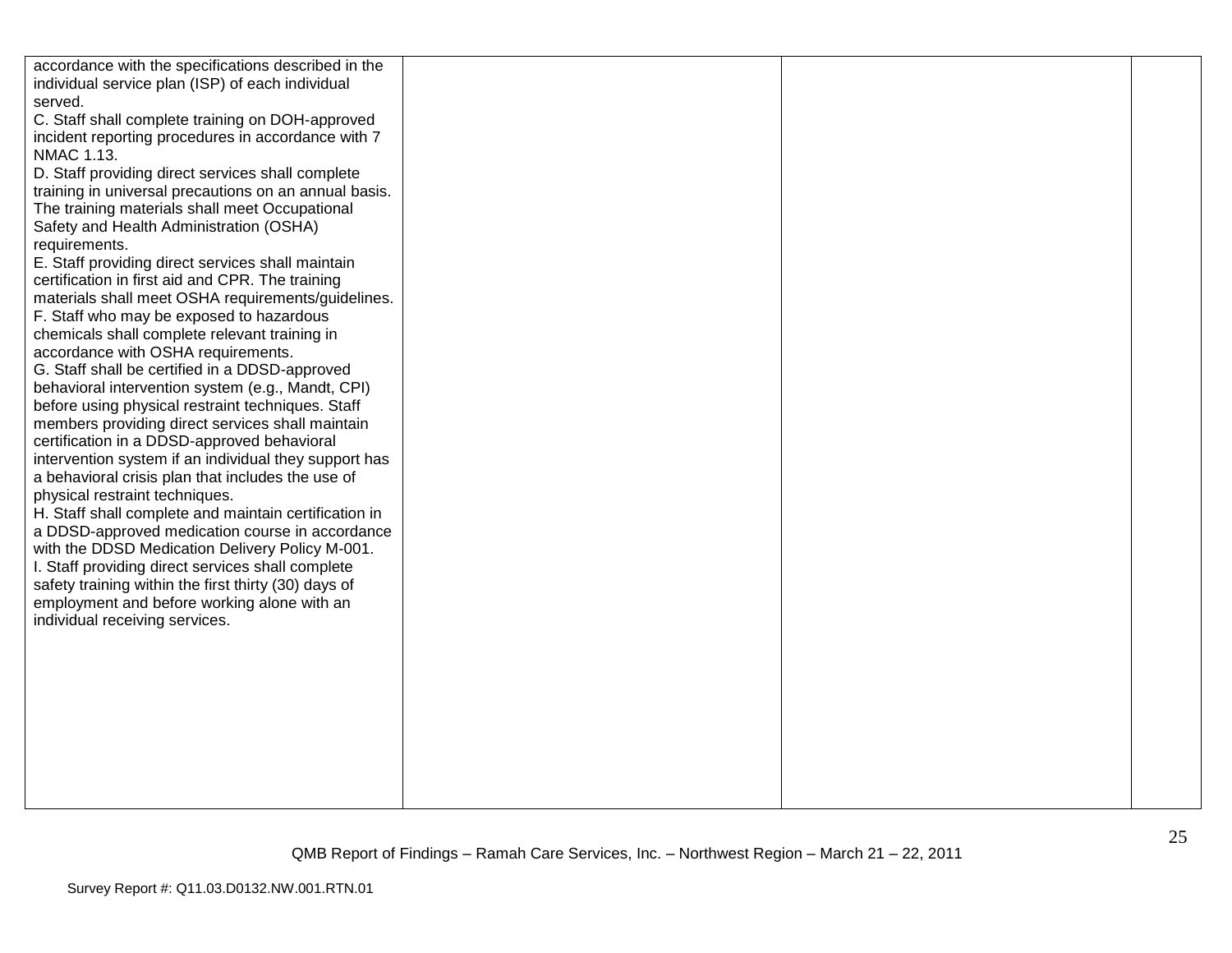| Tag #1A26 (CoP) COR / EAR                                                                 | <b>Scope and Severity Rating: D</b>               |  |
|-------------------------------------------------------------------------------------------|---------------------------------------------------|--|
| NMAC 7.1.12.8 REGISTRY ESTABLISHED;                                                       | Based on record review, the Agency failed to      |  |
| PROVIDER INQUIRY REQUIRED: Upon the                                                       | maintain documentation in the employee's          |  |
| effective date of this rule, the department has                                           | personnel records that evidenced inquiry to the   |  |
| established and maintains an accurate and                                                 | Employee Abuse Registry prior to employment for 3 |  |
| complete electronic registry that contains the name,                                      | of 44 Agency Personnel.                           |  |
| date of birth, address, social security number, and                                       |                                                   |  |
| other appropriate identifying information of all                                          | The following Agency Personnel records            |  |
| persons who, while employed by a provider, have                                           | contained evidence that indicated the Employee    |  |
| been determined by the department, as a result of                                         | Abuse Registry was completed after hire:          |  |
| an investigation of a complaint, to have engaged in                                       |                                                   |  |
| a substantiated registry-referred incident of abuse,                                      | • #58 - Date of hire 3/3/2010. Completed          |  |
| neglect or exploitation of a person receiving care or                                     | $2/15/2011$ .                                     |  |
| services from a provider. Additions and updates to                                        |                                                   |  |
| the registry shall be posted no later than two (2)                                        | $*$ #70 - Date of hire 8/23/2010. Completed       |  |
| business days following receipt. Only department                                          | 8/25/2010.                                        |  |
| staff designated by the custodian may access,                                             |                                                   |  |
| maintain and update the data in the registry.                                             | $*$ #75 - Date of hire 3/14/2011. Completed       |  |
| Provider requirement to inquire of<br>А.                                                  | $3/17/2011$ .                                     |  |
| registry. A provider, prior to employing or                                               |                                                   |  |
| contracting with an employee, shall inquire of the                                        |                                                   |  |
| registry whether the individual under consideration                                       |                                                   |  |
| for employment or contracting is listed on the                                            |                                                   |  |
| registry.                                                                                 |                                                   |  |
| B.<br>Prohibited employment. A provider may                                               |                                                   |  |
| not employ or contract with an individual to be an                                        |                                                   |  |
| employee if the individual is listed on the registry as                                   |                                                   |  |
| having a substantiated registry-referred incident of                                      |                                                   |  |
| abuse, neglect or exploitation of a person receiving<br>care or services from a provider. |                                                   |  |
| Documentation of inquiry to registry.<br>D.                                               |                                                   |  |
| The provider shall maintain documentation in the                                          |                                                   |  |
| employee's personnel or employment records that                                           |                                                   |  |
| evidences the fact that the provider made an inquiry                                      |                                                   |  |
| to the registry concerning that employee prior to                                         |                                                   |  |
| employment. Such documentation must include                                               |                                                   |  |
| evidence, based on the response to such inquiry                                           |                                                   |  |
| received from the custodian by the provider, that the                                     |                                                   |  |
| employee was not listed on the registry as having a                                       |                                                   |  |
| substantiated registry-referred incident of abuse,                                        |                                                   |  |
| neglect or exploitation.                                                                  |                                                   |  |
| Documentation for other staff. With<br>Е.                                                 |                                                   |  |
|                                                                                           |                                                   |  |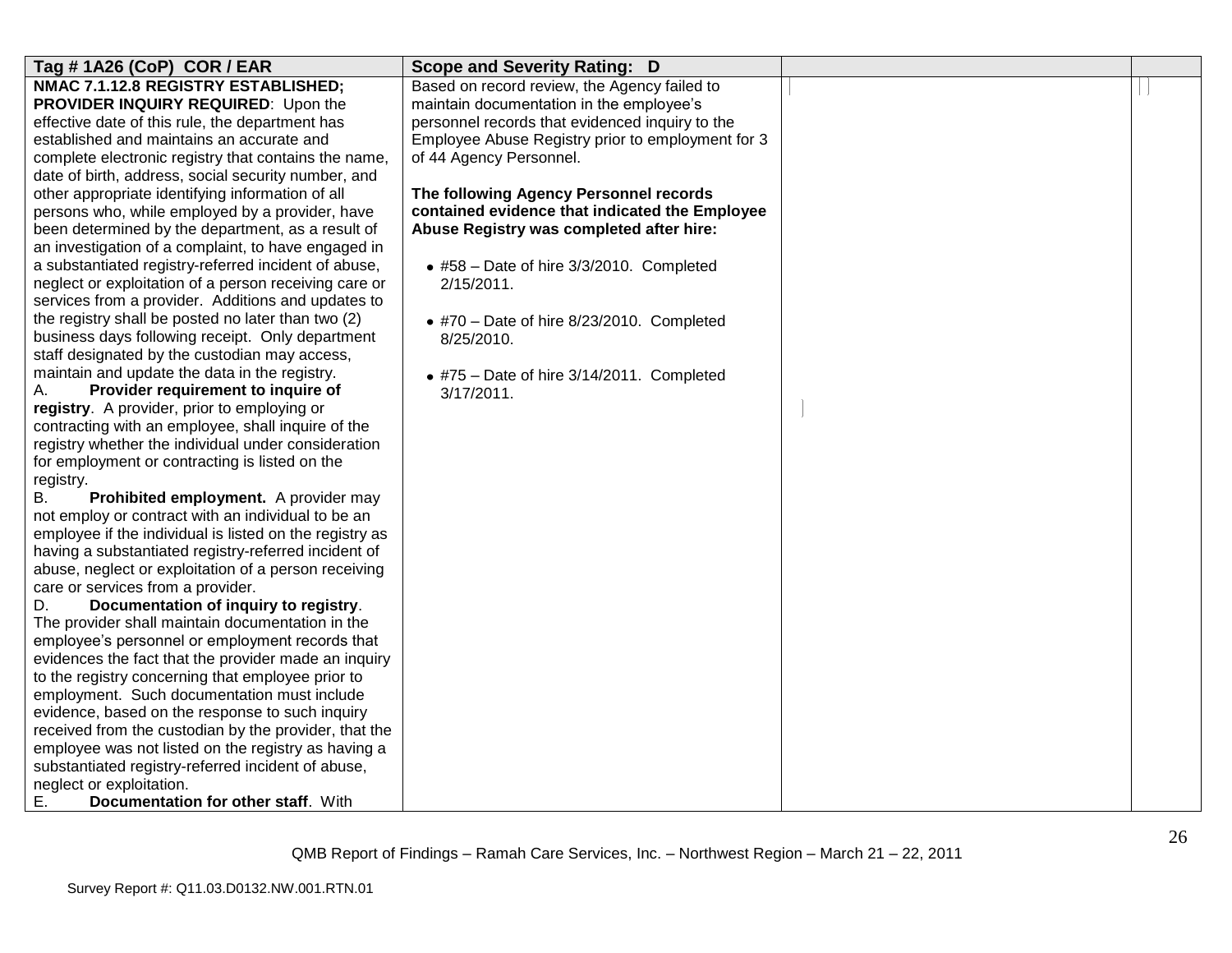respect to all employed or contracted individuals providing direct care who are licensed health care professionals or certified nurse aides, the provider shall maintain documentation reflecting the individual"s current licensure as a health care professional or current certification as a nurse aide. F. **Consequences of noncompliance**. The department or other governmental agency having regulatory enforcement authority over a provider may sanction a provider in accordance with applicable law if the provider fails to make an appropriate and timely inquiry of the registry, or fails to maintain evidence of such inquiry, in connection with the hiring or contracting of an employee; or for employing or contracting any person to work as an employee who is listed on the registry. Such sanctions may include a directed plan of correction, civil monetary penalty not to exceed five thousand dollars (\$5000) per instance, or termination or nonrenewal of any contract with the department or other governmental agency. Developmental Disabilities (DD) Waiver Service Standards effective 4/1/2007 **Chapter 1.IV. General Provider Requirements. D. Criminal History Screening:** All personnel shall be screened by the Provider Agency in regard to the employee"s qualifications, references, and employment history, prior to employment. All Provider Agencies shall comply with the Criminal Records Screening for Caregivers 7.1.12 NMAC and Employee Abuse Registry 7.1.12 NMAC as required by the Department of Health, Division of Health Improvement.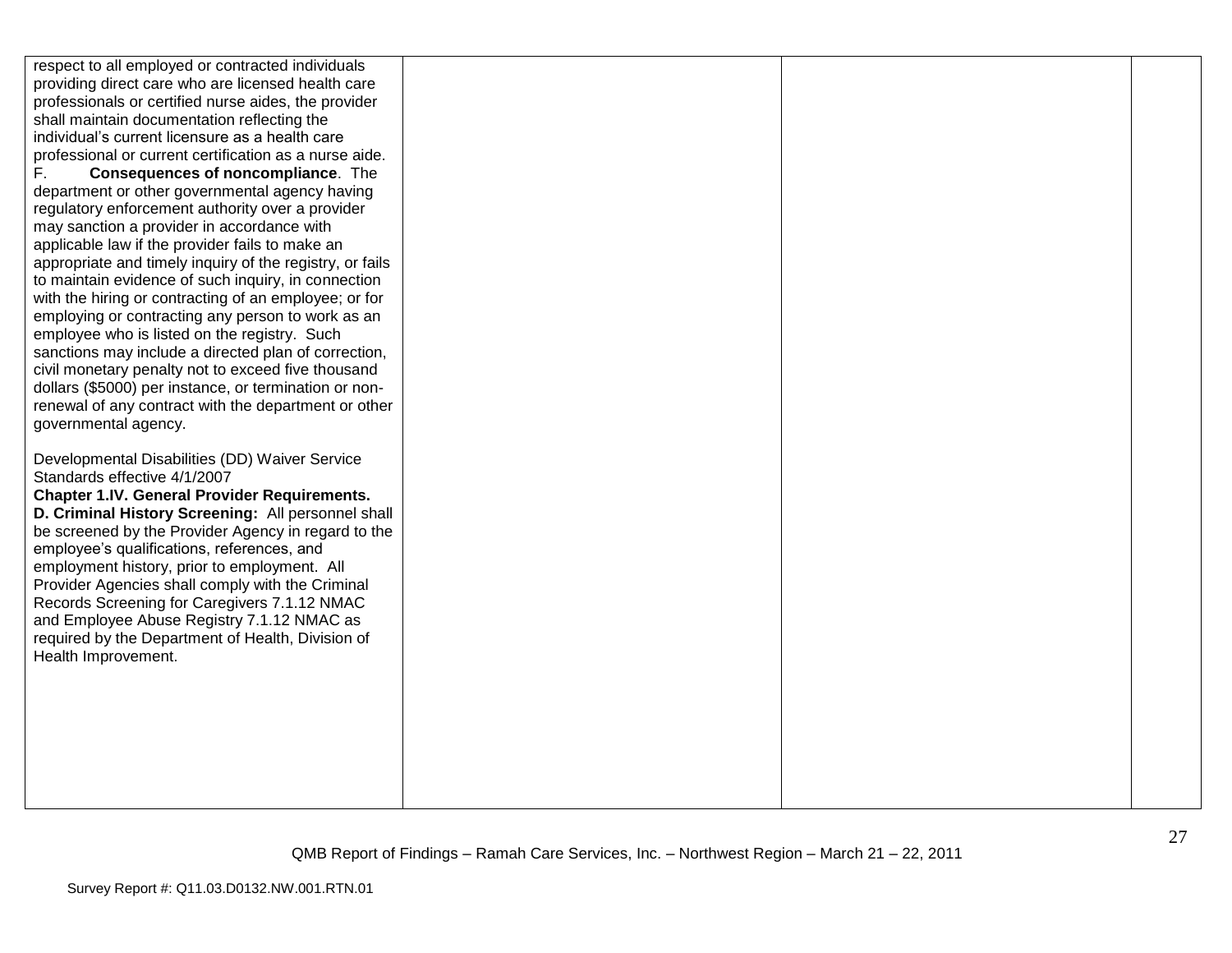| Tag #1A28.1 (CoP) Incident Mgt. System -                                                                                                                                                                                                                                                                            | <b>Scope &amp; Severity Rating: D</b>                                                                                                                          |  |
|---------------------------------------------------------------------------------------------------------------------------------------------------------------------------------------------------------------------------------------------------------------------------------------------------------------------|----------------------------------------------------------------------------------------------------------------------------------------------------------------|--|
| <b>Personnel Training</b><br>NMAC 7.1.13.10 INCIDENT MANAGEMENT<br><b>SYSTEM REQUIREMENTS:</b><br>A. General: All licensed health care facilities and<br>community based service providers shall establish<br>and maintain an incident management system,<br>which emphasizes the principles of prevention and      | Based on record review, the Agency failed to<br>provide documentation verifying completion of<br>Incident Management Training for 1 of 44 Agency<br>Personnel. |  |
| staff involvement. The licensed health care facility or<br>community based service provider shall ensure that<br>the incident management system policies and<br>procedures requires all employees to be<br>competently trained to respond to, report, and<br>document incidents in a timely and accurate<br>manner. | • Incident Management Training (Abuse, Neglect &<br>Misappropriation of Consumers' Property) (#53)                                                             |  |
| D. Training Documentation: All licensed health<br>care facilities and community based service<br>providers shall prepare training documentation for<br>each employee to include a signed statement                                                                                                                  |                                                                                                                                                                |  |
| indicating the date, time, and place they received<br>their incident management reporting instruction. The<br>licensed health care facility and community based<br>service provider shall maintain documentation of an                                                                                              |                                                                                                                                                                |  |
| employee's training for a period of at least twelve<br>(12) months, or six (6) months after termination of<br>an employee's employment. Training curricula shall<br>be kept on the provider premises and made                                                                                                       |                                                                                                                                                                |  |
| available on request by the department. Training<br>documentation shall be made available immediately<br>upon a division representative's request. Failure to<br>provide employee training documentation shall                                                                                                      |                                                                                                                                                                |  |
| subject the licensed health care facility or<br>community based service provider to the penalties<br>provided for in this rule.<br><b>Policy Title: Training Requirements for Direct</b>                                                                                                                            |                                                                                                                                                                |  |
| Service Agency Staff Policy - Eff. March 1, 2007<br><b>II. POLICY STATEMENTS:</b><br>A. Individuals shall receive services from competent                                                                                                                                                                           |                                                                                                                                                                |  |
| and qualified staff.<br>C. Staff shall complete training on DOH-approved<br>incident reporting procedures in accordance with 7<br>NMAC 1.13.                                                                                                                                                                        |                                                                                                                                                                |  |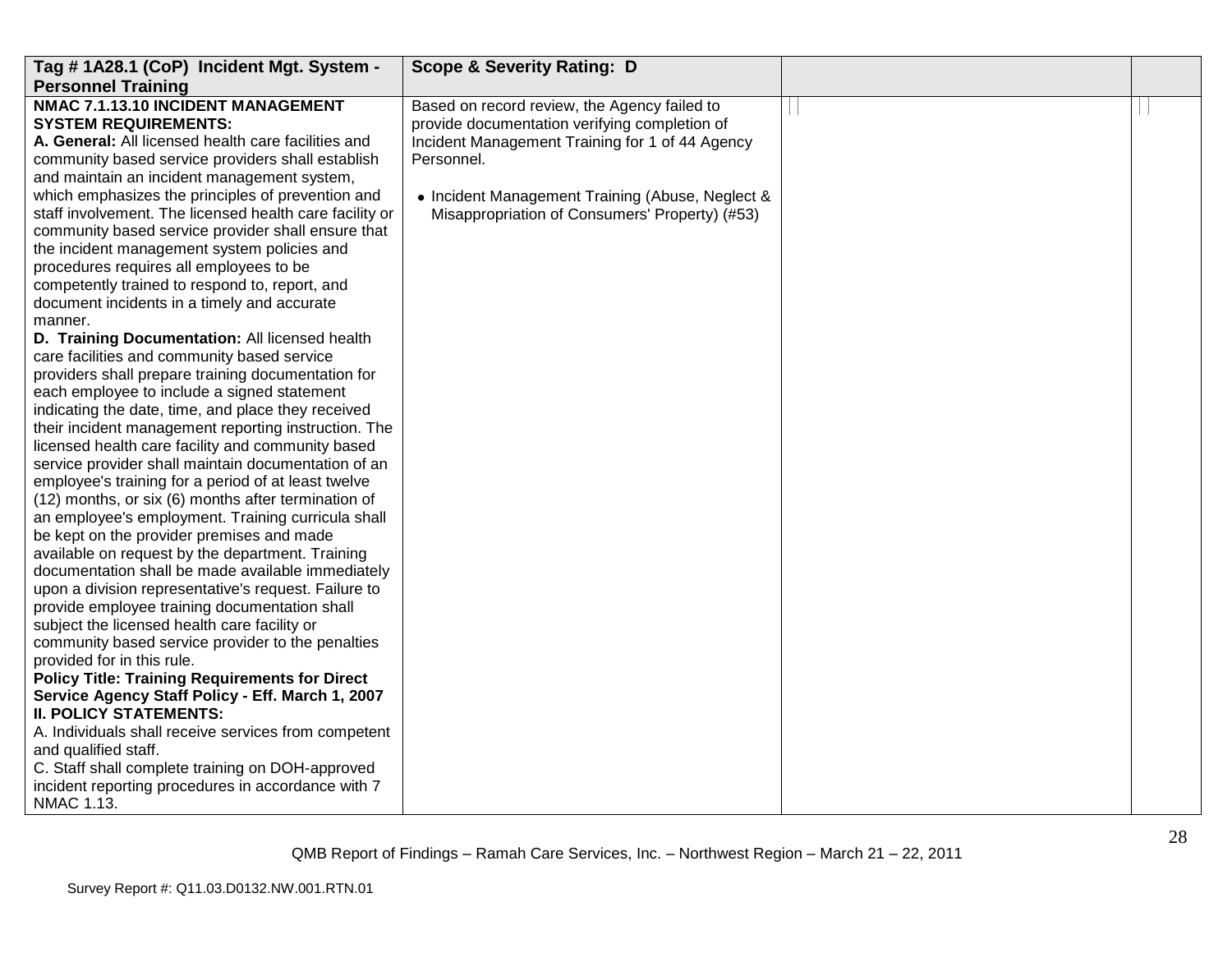| Tag # 6L14 Residential Case File                                                                                                                                                                                                                                                                                                                                                                                                                                                                                                                                                                                                                                                                                                                               | <b>Scope and Severity Rating: D</b>                                                                                                                                               |  |
|----------------------------------------------------------------------------------------------------------------------------------------------------------------------------------------------------------------------------------------------------------------------------------------------------------------------------------------------------------------------------------------------------------------------------------------------------------------------------------------------------------------------------------------------------------------------------------------------------------------------------------------------------------------------------------------------------------------------------------------------------------------|-----------------------------------------------------------------------------------------------------------------------------------------------------------------------------------|--|
| Developmental Disabilities (DD) Waiver Service<br>Standards effective 4/1/2007<br><b>CHAPTER 6. VIII. COMMUNITY LIVING</b><br><b>SERVICE PROVIDER AGENCY REQUIREMENTS</b>                                                                                                                                                                                                                                                                                                                                                                                                                                                                                                                                                                                      | Based on record review, the Agency failed to<br>maintain a complete and confidential case file in the<br>residence for 1 of 4 Individuals receiving Supported<br>Living Services. |  |
| A. Residence Case File: For individuals receiving<br>Supported Living or Family Living, the Agency shall<br>maintain in the individual's home a complete and<br>current confidential case file for each individual. For<br>individuals receiving Independent Living Services,<br>rather than maintaining this file at the individual's                                                                                                                                                                                                                                                                                                                                                                                                                         | The following was not found, incomplete and/or not<br>current:<br>• Current Emergency & Personal Identification<br><b>Information</b>                                             |  |
| home, the complete and current confidential case<br>file for each individual shall be maintained at the<br>agency's administrative site. Each file shall include<br>the following:<br>(1) Complete and current ISP and all supplemental<br>plans specific to the individual;<br>(2) Complete and current Health Assessment Tool;<br>(3) Current emergency contact information, which<br>includes the individual's address, telephone<br>number, names and telephone numbers of<br>residential Community Living Support providers,<br>relatives, or guardian or conservator, primary care<br>physician's name(s) and telephone number(s),<br>pharmacy name, address and telephone number<br>and dentist name, address and telephone number,<br>and health plan; | <sup>o</sup> Did not contain Pharmacy Information (#1)                                                                                                                            |  |
| (4) Up-to-date progress notes, signed and dated by<br>the person making the note for at least the past<br>month (older notes may be transferred to the<br>agency office);                                                                                                                                                                                                                                                                                                                                                                                                                                                                                                                                                                                      |                                                                                                                                                                                   |  |
| (5) Data collected to document ISP Action Plan<br>implementation                                                                                                                                                                                                                                                                                                                                                                                                                                                                                                                                                                                                                                                                                               |                                                                                                                                                                                   |  |
| (6) Progress notes written by direct care staff and<br>by nurses regarding individual health status and<br>physical conditions including action taken in<br>response to identified changes in condition for at<br>least the past month;<br>(7) Physician's or qualified health care providers<br>written orders;<br>(8) Progress notes documenting implementation of                                                                                                                                                                                                                                                                                                                                                                                           |                                                                                                                                                                                   |  |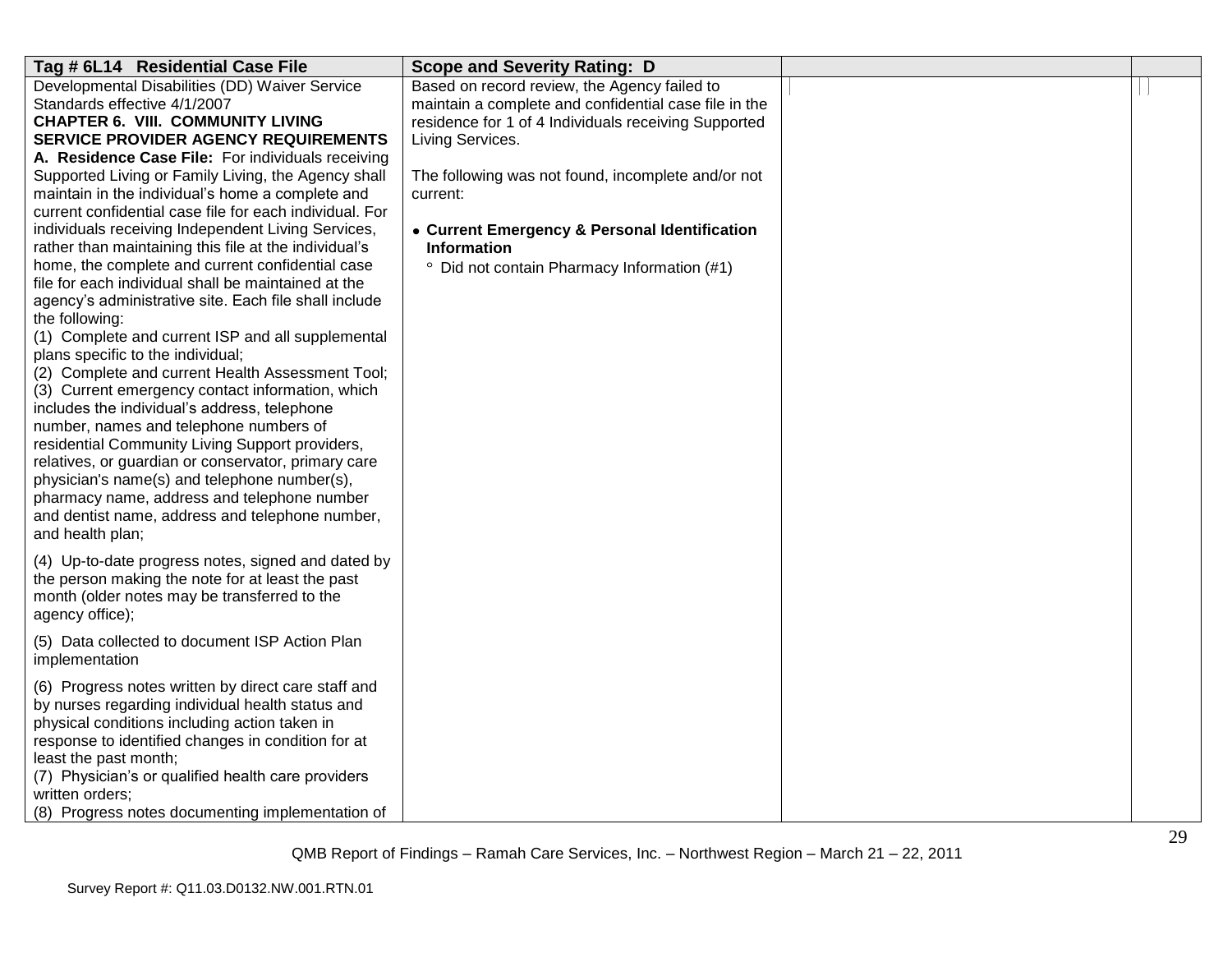| a physician's or qualified health care provider's    |  |  |
|------------------------------------------------------|--|--|
| order(s);                                            |  |  |
| (9) Medication Administration Record (MAR) for the   |  |  |
| past three (3) months which includes:                |  |  |
| (a) The name of the individual;                      |  |  |
| (b) A transcription of the healthcare practitioners  |  |  |
| prescription including the brand and generic         |  |  |
| name of the medication;                              |  |  |
| Diagnosis for which the medication is<br>(C)         |  |  |
| prescribed;                                          |  |  |
| (d) Dosage, frequency and method/route of            |  |  |
| delivery;                                            |  |  |
| (e) Times and dates of delivery;                     |  |  |
| Initials of person administering or assisting with   |  |  |
| medication; and                                      |  |  |
| (g) An explanation of any medication irregularity,   |  |  |
| allergic reaction or adverse effect.                 |  |  |
| (h) For PRN medication an explanation for the use    |  |  |
| of the PRN must include:                             |  |  |
| (i) Observable signs/symptoms or                     |  |  |
| circumstances in which the medication is to          |  |  |
| be used, and                                         |  |  |
| (ii) Documentation of the effectiveness/result       |  |  |
| of the PRN delivered.                                |  |  |
| A MAR is not required for individuals<br>(1)         |  |  |
| participating in Independent Living Services         |  |  |
| who self-administer their own medication.            |  |  |
| However, when medication administration is           |  |  |
| provided as part of the Independent Living           |  |  |
| Service a MAR must be maintained at the              |  |  |
| individual's home and an updated copy must           |  |  |
| be placed in the agency file on a weekly basis.      |  |  |
| (10) Record of visits to healthcare practitioners    |  |  |
| including any treatment provided at the visit and a  |  |  |
| record of all diagnostic testing for the current ISP |  |  |
| year; and                                            |  |  |
| (11) Medical History to include: demographic data,   |  |  |
| current and past medical diagnoses including the     |  |  |
| cause (if known) of the developmental disability and |  |  |
| any psychiatric diagnosis, allergies (food,          |  |  |
| environmental, medications), status of routine adult |  |  |
| health care screenings, immunizations                |  |  |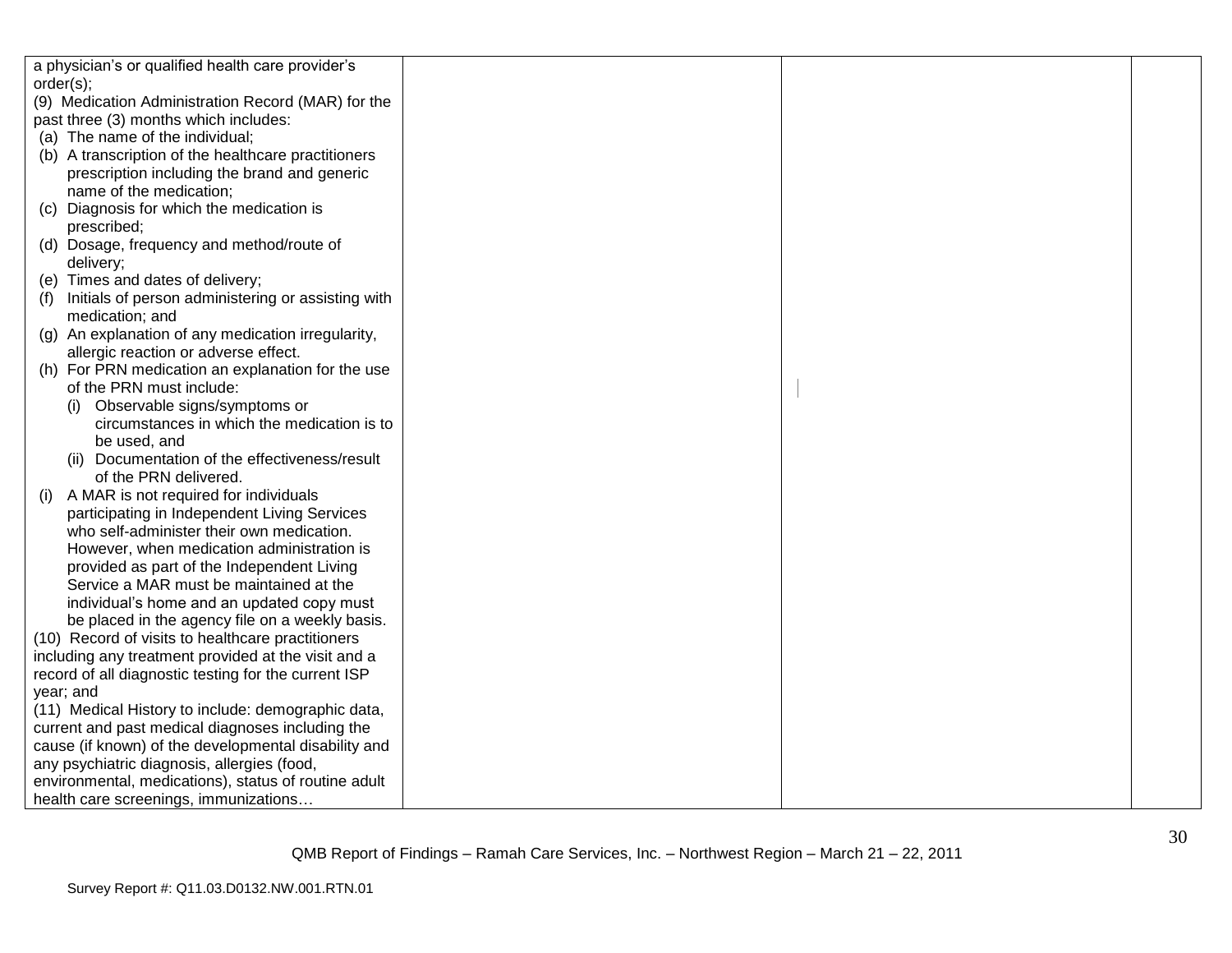| Tag # 6L25 (CoP) Residential Health &                                                   | <b>Scope and Severity Rating: F</b>                  |  |
|-----------------------------------------------------------------------------------------|------------------------------------------------------|--|
| <b>Safety (Supported Living &amp; Family Living)</b>                                    |                                                      |  |
| Developmental Disabilities (DD) Waiver Service                                          | Based on observation, the Agency failed to ensure    |  |
| Standards effective 4/1/2007                                                            | that each individual's residence met all             |  |
| <b>CHAPTER 6. VIII. COMMUNITY LIVING</b>                                                | requirements within the standard for 4 of 4          |  |
| <b>SERVICE PROVIDER AGENCY REQUIREMENTS</b>                                             | Supported Living & Family Living residences.         |  |
| L. Residence Requirements for Family Living                                             |                                                      |  |
| <b>Services and Supported Living Services</b>                                           | The following items were not found, not functioning  |  |
| (1) Supported Living Services and Family Living                                         | or incomplete:                                       |  |
| Services providers shall assure that each                                               |                                                      |  |
| individual's residence has:                                                             | <b>Supported Living Requirements:</b>                |  |
| (a) Battery operated or electric smoke detectors,                                       |                                                      |  |
| heat sensors, or a sprinkler system installed in                                        | • Accessible written procedures for the safe storage |  |
| the residence;                                                                          | of all medications with dispensing instructions for  |  |
| (b) General-purpose first aid kit;                                                      | each individual that are consistent with the         |  |
| (c) When applicable due to an individual's health                                       | Assisting with Medication Administration training    |  |
| status, a blood borne pathogens kit;                                                    | or each individual's ISP $(#1, 2, 3, 8, 4)$          |  |
| (d) Accessible written procedures for emergency                                         |                                                      |  |
| evacuation e.g. fire and weather-related                                                |                                                      |  |
| threats;                                                                                |                                                      |  |
| (e) Accessible telephone numbers of poison                                              |                                                      |  |
| control centers located within the line of sight of                                     |                                                      |  |
| the telephone;                                                                          |                                                      |  |
| Accessible written documentation of actual<br>(f)                                       |                                                      |  |
| evacuation drills occurring at least three (3)                                          |                                                      |  |
| times a year. For Supported Living evacuation                                           |                                                      |  |
| drills shall occur at least once a year during                                          |                                                      |  |
| each shift;                                                                             |                                                      |  |
| Accessible written procedures for the safe<br>(g)                                       |                                                      |  |
| storage of all medications with dispensing<br>instructions for each individual that are |                                                      |  |
| consistent with the Assisting with Medication                                           |                                                      |  |
| Administration training or each individual's ISP;                                       |                                                      |  |
| and                                                                                     |                                                      |  |
| (h) Accessible written procedures for emergency                                         |                                                      |  |
| placement and relocation of individuals in the                                          |                                                      |  |
| event of an emergency evacuation that makes                                             |                                                      |  |
| the residence unsuitable for occupancy. The                                             |                                                      |  |
| emergency evacuation procedures shall                                                   |                                                      |  |
| address, but are not limited to, fire, chemical                                         |                                                      |  |
| and/or hazardous waste spills, and flooding.                                            |                                                      |  |
|                                                                                         |                                                      |  |
|                                                                                         |                                                      |  |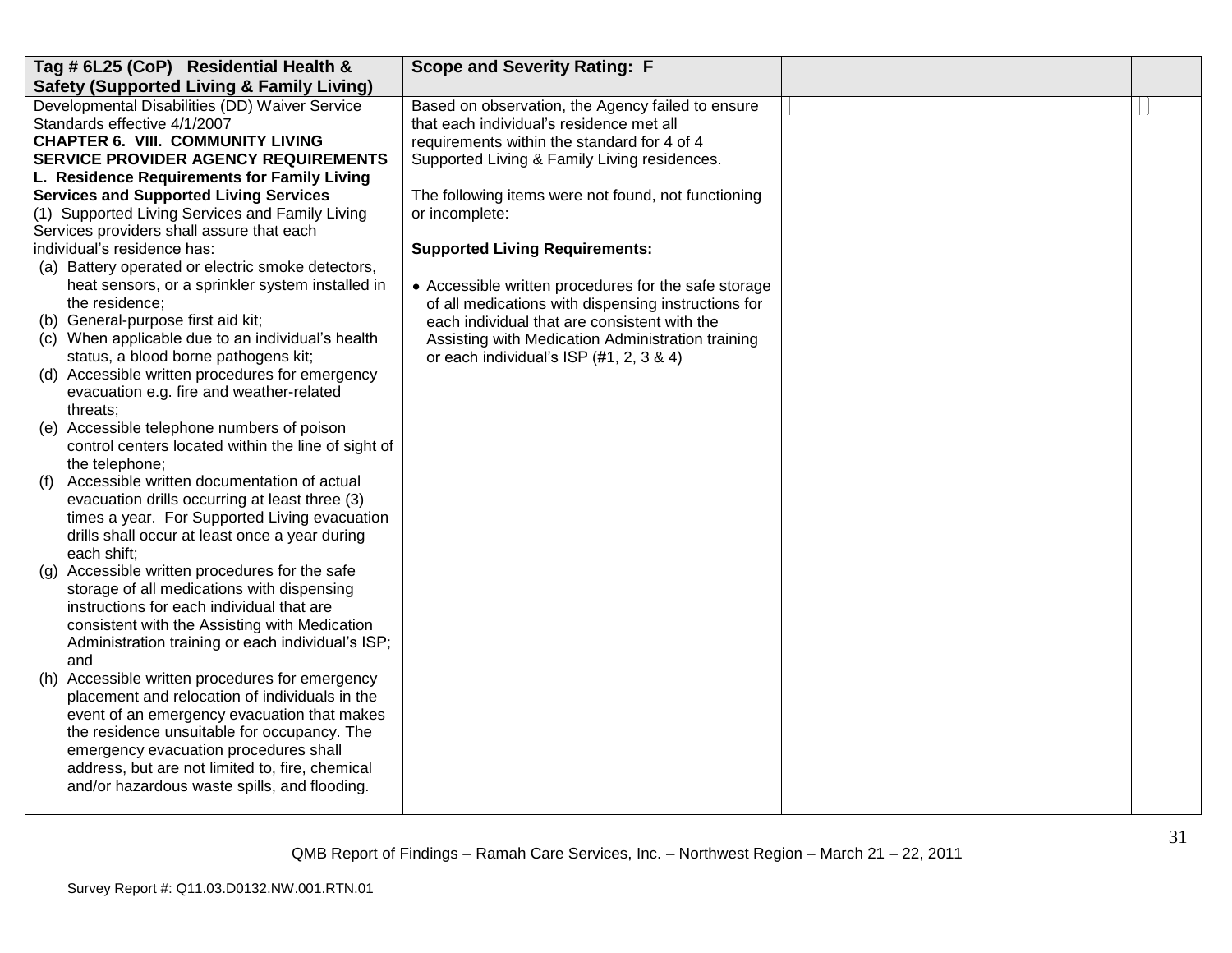## **ADDITIONAL FINDINGS: Reimbursement Deficiencies**

## **BILLING TAG #1A12**

Developmental Disabilities (DD) Waiver Service Standards effective 4/1/2007 **Chapter 1. III. PROVIDER AGENCY DOCUMENTATION OF SERVICE DELIVERY AND LOCATION**

**B. Billable Units:** The documentation of the billable time spent with an individual shall be kept on the written or electronic record that is prepared prior to a request for reimbursement from the HSD. For each unit billed, the record shall contain the following:

- (1) Date, start and end time of each service encounter or other billable service interval;
- (2) A description of what occurred during the encounter or service interval; and
- (3) The signature or authenticated name of staff providing the service.

Billing for Community Living (Supported Living) and Community Inclusion (Community Access) services was reviewed for 4 of 4 individuals. Progress notes and billing records supported billing activities for the months of November, December 2010 and January 2011.